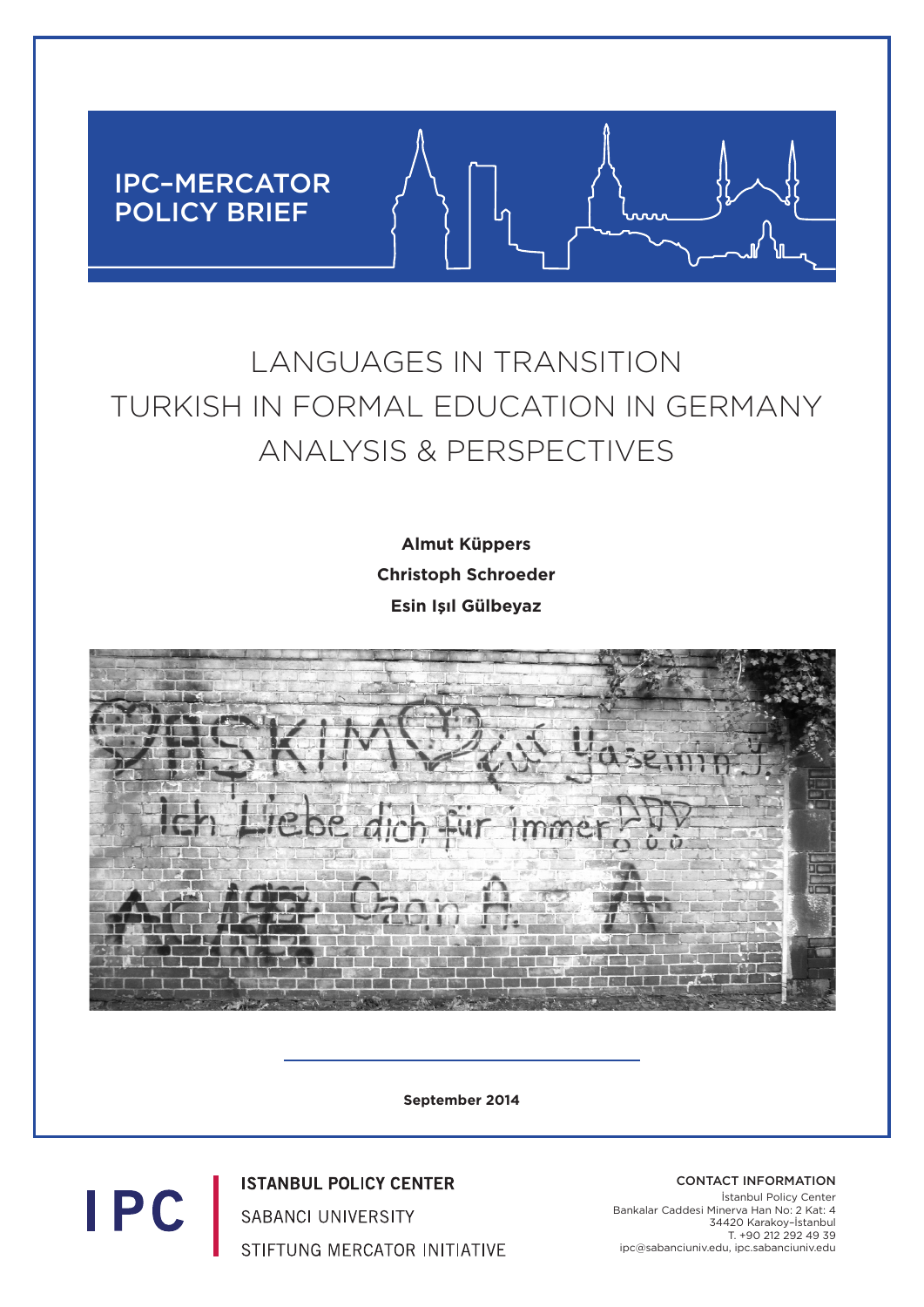Küppers, Almut; Schroeder, Christoph; Gülbeyaz, Esin Işıl.

 Languages in transition: Turkish in formal education in Germany - Analysis & perspectives**;** edited by Çiğdem Tongal. – Istanbul: Sabanci University Istanbul Policy Center; Essen: Stiftung Mercator Initiative, 2014.

[iv], 28 p.; 30 cm. – (Sabancı University Istanbul Policy Center; Stiftung Mercator Initiative)

ISBN 978-605-4348-88-6

Cover Design: MYRA; Implementation: grafikaSU

Cover Photo: Heike Wiese (2013). Liebesgrüße aus Kreuzberg / From Kreuzberg with love, Zusatz zu Kiezdeutsch-Korpus (KiDKo) www.kiezdeutschkorpus.de

1.Edition: 2014

Printed by: Matsis Matbaa Sistemleri

İstanbul Policy Center Bankalar Caddesi Minerva Han No: 2 Kat: 4 34420 Karakoy–İstanbul T. +90 212 292 49 39 ipc@sabanciuniv.edu ipc.sabanciuniv.edu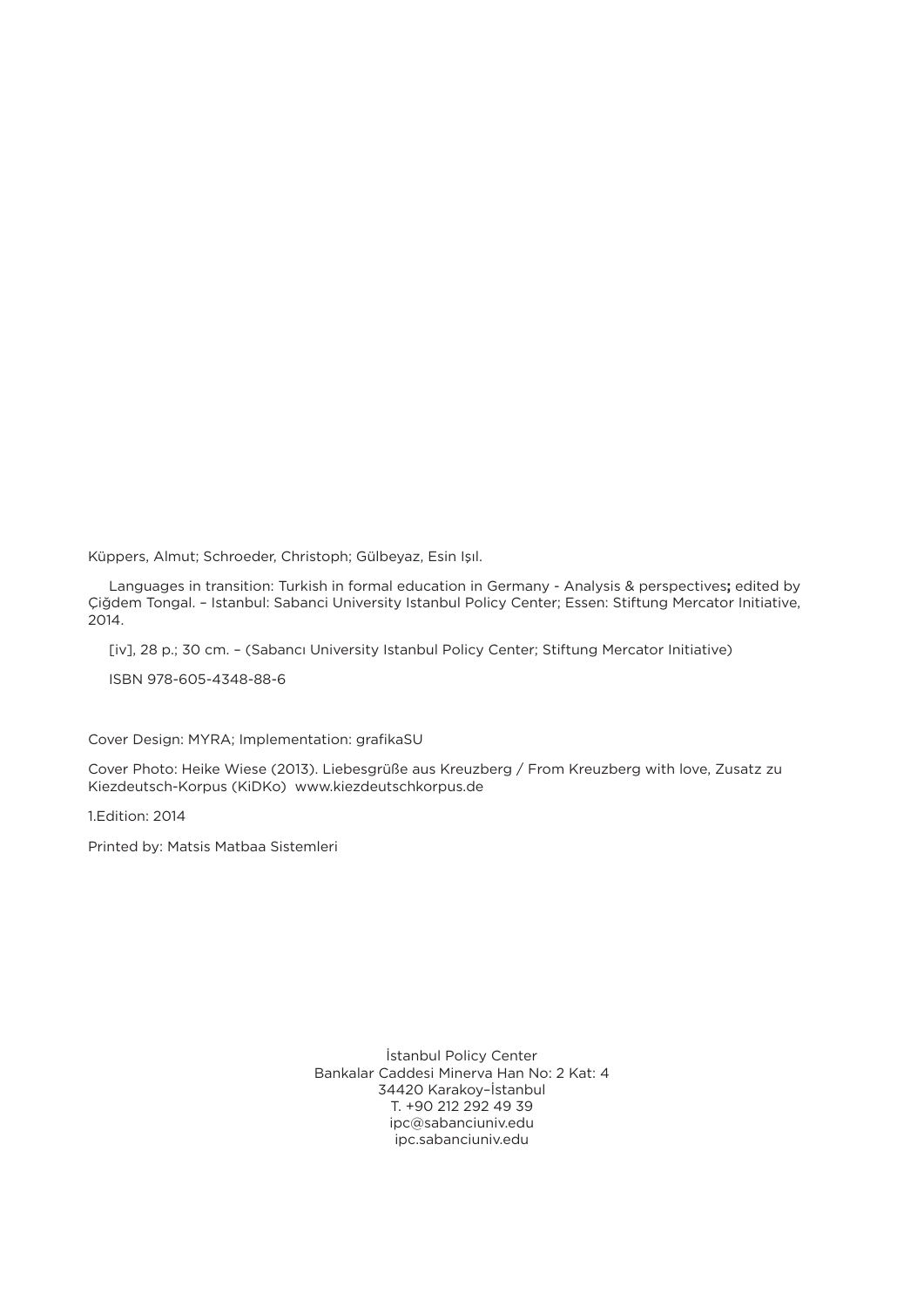# IPC–MERCATOR POLICY BRIEF

# $0.0.0$

# LANGUAGES IN TRANSITION TURKISH IN FORMAL EDUCATION IN GERMANY ANALYSIS & PERSPECTIVES

**Almut Küppers\* Christoph Schroeder\*\* Esin Işıl Gülbeyaz\*\*\***

*\*Almut Küppers* is a Mercator-IPC Fellow at Istanbul Policy Center, Sabancı University.

*\*\*Christoph Schroeder* is a Professor at Potsdam University, German Department.

*\*\*\*Esin Işıl Gülbeyaz* is a PhD student at Potsdam University, German Department.

*The interpretations and conclusions made in this article belong solely to the author and do not reflect IPC's official position.*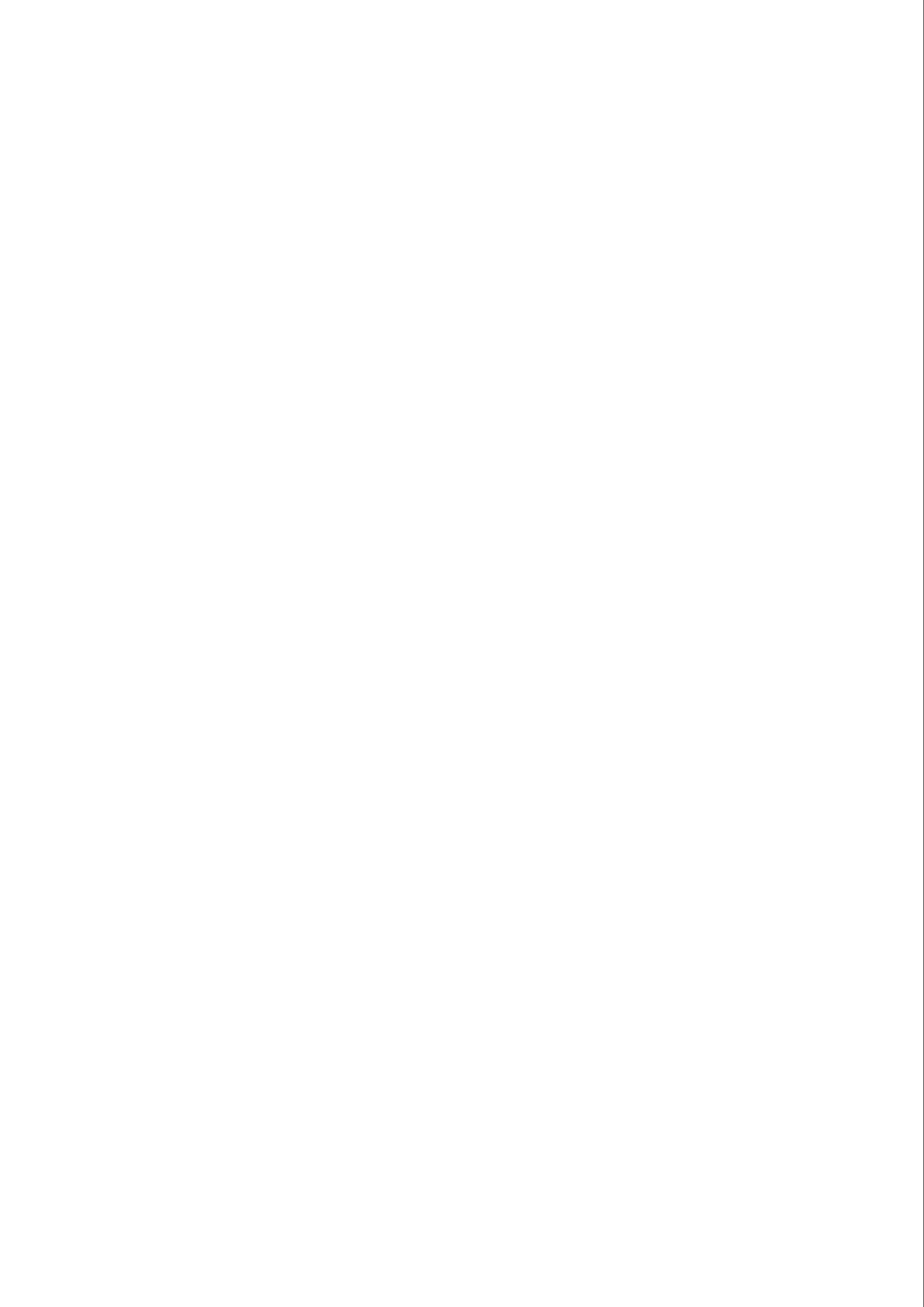#### **Executive Summary**

The languages spoken by minority groups and immigrants in Europe are real value-added contributions to diversity in the European societies that host large immigrant communities. However, immigrant minority languages<sup>1</sup> are not protected by legal documents neither on the European nor on the national level. Much lip service has been paid to multilingualism<sup>2</sup> and linguistic diversity on the level of official language policy. Yet still, plurilingualism and bilingualism among the youth in a transmigration country such as Germany has long been viewed as a burden in state school education. Only recently, a paradigm shift has occurred toward valuing this diversity. Despite this shift in conceptualization, the overall atmosphere is still unfavorable regarding languages that migrant workers once brought into western European countries.

In this policy brief, we will argue that the potential of immigrant languages as an asset has not yet been fully appreciated in an expanding world of transnational (educational) spaces. Based on a thorough analysis of the current status of Turkish in formal education in Germany, we will show that adhering to the common labels of "heritage language instruction"<sup>3</sup> or "mother tongue teaching" perpetuates the ethnicization of problems related to issues revolving around (language) education of immigrant students.4 Upgrading the teaching of immigrant languages and transcending them into the formal curricula as "modern foreign languages" would unlock their full societal value as subjects open for monolingual children, provide room for intercultural encounters, and promote twoway integration and social cohesion. In contrast, allowing immigrant languages to be taught only in informal educational settings such as mosques and Turkish associations would reinforce the

misconception that "Turkish belongs to the Turks" (and not to Germany).

#### **Introduction**

Turkish is a pervasive minority language in Germany. Its vitality has been documented in various recent studies such as surveys from Essen (Chlosta et al. 2003), Hamburg (Fürstenau et al. 2003), Freiburg (Decker & Schnitzer 2012), and the federal state of Thuringia (Ahrenholz & Maak 2013). Not only is Turkish frequently heard in urban centers, it can also be seen displayed on shop signs, posters, and announcements. Moreover, Turkish is present in public space in Germany as a language used for advertising, not only in newspapers and books but also on various radio and TV stations that broadcast in Turkish. Similarly, Turkish is a lively language spoken in German school yards and in German classrooms. Children use Turkish not only in informal social settings among friends at school but also in sports clubs, during leisure time activities, and in the neighborhood. Eventually, Turkish is most at home in the families where it is mainly spoken among family members in the private space in which it is maintained.

However, unlike German and regional minority languages such as Frisian, Sorbian or Danish, Turkish is not protected by legal documents in Germany. At the European level, linguistic diversity has always been regarded as an essential feature of European identity. Yet, the so-called immigrant or heritage languages such as Turkish and Arabic have only recently been accepted and explicitly mentioned as an integral part of linguistic diversity in the European Union (cf. Moyer & Rojo 2007).

It is important to note that it can therefore not be taken for granted that the Turkish language has entered into the formal education system in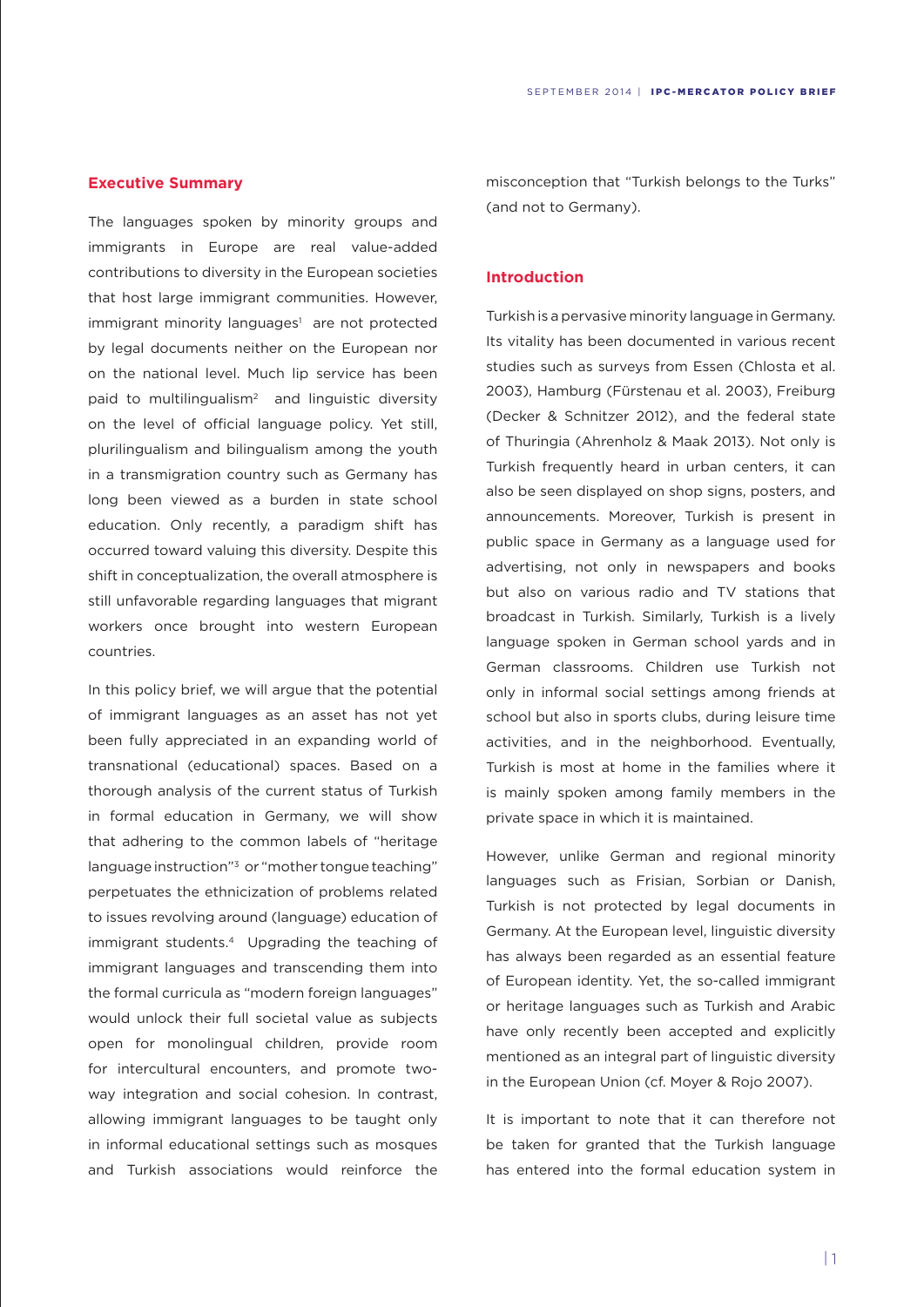Germany (cf. also Yildiz 2012). In fact, the potential of Turkish as a modern foreign language subject taught as either a second or third foreign language or as a CLIL (Content and Language Integrated Learning) language used in bilingual schools has been widely ignored by the educational establishment in Germany.

In this paper, we will analyze the present state of Turkish instruction in formal education in Germany and by so doing we will also challenge the notion of "heritage language instruction." The first part will be (1) a concise report of how Turkish is taught in German state schools. This is followed by (2) a critical appreciation of arguments for implementing Turkish into the curriculum and (3) the challenges of Turkish as a subject in the educational system in Germany. The final part is (4) a summary of our findings. This is followed by (5) an analysis on the prospects of Turkish as an established subject in German schools in light of an expanding transnational space between Germany and Turkey. The analysis will provide us with (6) a number of recommendations for language policy making, followed by (7) a proposal for a possible roadmap for implementation based on the situation in Lower Saxony.

# **1 Report on how Turkish is taught in Germany5**

# **1.1 Overview of categories**

Based on our analysis, we suggest classifying two distinct types of Turkish instruction in Germany. The reference point used is the previous knowledge learners have regarding the language in question. The first type we identify is "exclusive" Turkish teaching in which Turkish language instruction and subject teaching in Turkish is exclusively designed for children who have acquired Turkish in an informal environment at home and outside school. The second type is "inclusive" Turkish teaching in which there is no systematic distinction drawn between learners who have previous knowledge of Turkish and those who do not know any Turkish at all. We will look more closely at these two types of language instruction in the following sections.

#### **Exclusive Turkish teaching**

Exclusive Turkish teaching can be found in a variety of forms:

• Often referred to as "heritage language instruction" (*Herkunftssprachenunterricht*) or "additional mother tongue teaching" (*muttersprachlicher Ergänzungsunterricht*), this type of Turkish instruction is mostly found at the elementary level<sup>6</sup> and taught until the end of grade 4 (until the end of grade 6 only in Berlin and Brandenburg). Based on official policy resolutions issued by the ministries of education and cultural affairs in the respective federal German states, this type of Turkish instruction was institutionalized nearly forty years ago and implemented in various ways (cf. Beck 1999). Sometimes liable to the respective Turkish consulate in a federal German state and sometimes to the ministry of education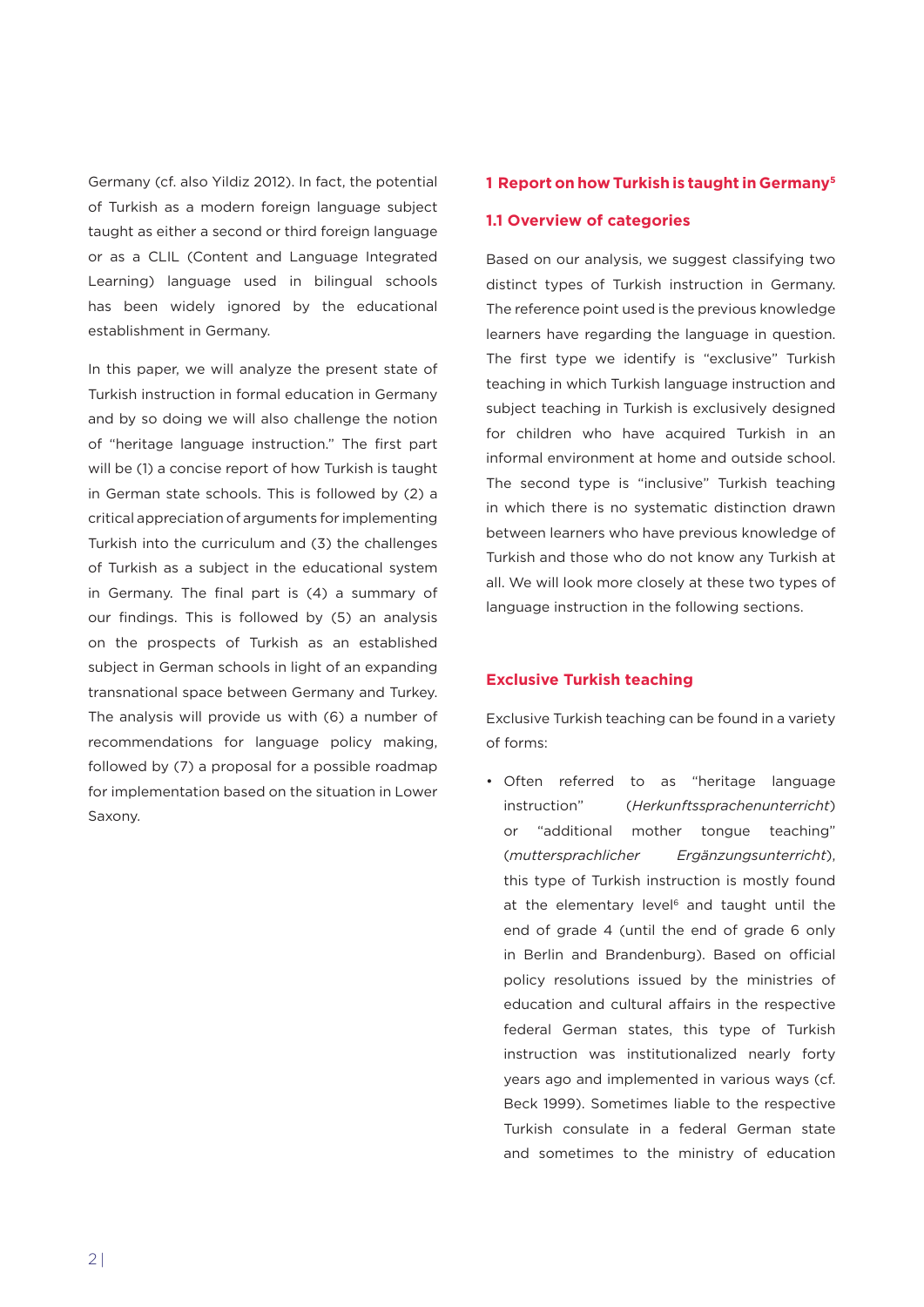and cultural affairs, various curricula have emerged for which either the respective federal state, the Turkish ministry of education or the Standing Conference of the Ministers of Education and Cultural Affairs in the Federal Republic of Germany (KMK) are responsible. In any case, Turkish instruction is provided only if a certain number of participants are registered (e.g. in North Rhine Westfalia /NRW, there are 15 learners at the elementary level, 19 at the secondary level; in Lower Saxony, there are 10 learners from one school and 18 from various schools). The Turkish language instruction provided by Turkish consulates is also based on the decrees and regulations issued by the respective federal German state. The Turkish lessons administered by Turkish consulates are almost entirely organized as extracurricular clubs that are not integrated into lesson plans and take place in the afternoon. Learners usually do not receive grades, and at best participation will be mentioned in report cards.

- In a few schools (to our knowledge, six elementary schools in Berlin, one in Cologne, and one in Frankfurt), Turkish heritage language instruction exists as coordinated German-Turkish literacy education at the elementary level in year 1 and sometimes in year 2 as well. This offer is usually geared to children who are already well-versed in the Turkish language. After year 1 (or 2), these classes are integrated into mainstream schooling. In a few cases, the program is continued as bilingual teaching into year 3 and 4 (cf. Nehr et al. 1988).
- Only a few German federal states (NRW, Berlin, Bremen, Hamburg, Bavaria, Lower Saxony) offer native Turkish speakers to opt for Turkish language instruction as a second or third foreign language in the lower and upper secondary

levels. Turkish is also a possible subject as part of the leaving examination in NRW, Berlin, Bremen, Hamburg, and Lower Saxony (Abitur).<sup>7</sup>

- • Only one school in Germany, the Carl-von-Ossietzky school in Berlin, offers CLIL for heritage speakers of Turkish at the secondary level for the biology, history, geography and the social sciences. The bilingual Aziz Nesin elementary school (see below) is located on the same campus. Both schools work in close cooperation and all participants of the CLILprogram are from the Aziz Nesin school.8
- • Last but not least there is at least one vocational school, the Louise-Schroeder-School in Berlin, which has integrated Turkish for specific purposes as part of training programs in the field of office administration.<sup>9</sup> Furthermore, the Turkish community in Berlin runs a training program for elderly care nurses<sup>10</sup>, which includes the development of bilingual competencies for future nurses. Again, these programs seem to be exclusive as they are designed for those who already speak the language before entering the program. The overall objectives of these vocational courses seem to aim at providing participants with relevant subject knowledge in the Turkish language; they are not language learning courses as such.

# **Inclusive Turkish teaching**

Instruction of Turkish as a foreign language (mostly a third foreign language) is available for students at the secondary level who do not speak the language as a heritage language and can be found in schools in NRW, Hamburg, and Bremen.

A few promising concepts exist at the elementary level in integrating Turkish into their language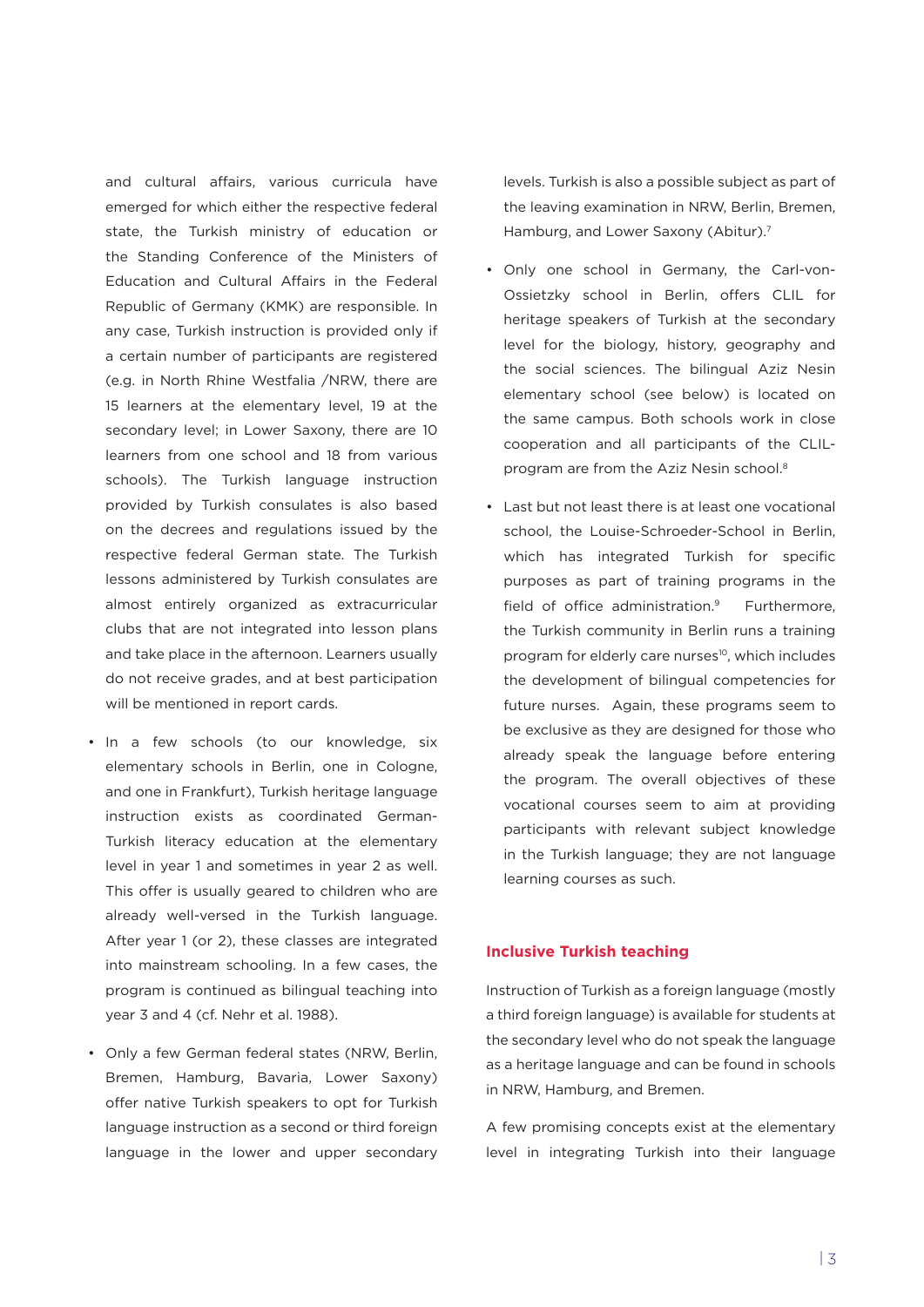program without exclusively targeting native speakers.

- • First of all, some elementary schools in Hessen, Bavaria, and again NRW integrated Turkish into their "Encounter Languages" (Begegnungssprache) concept. This was a prominent model in the 1980s and 1990s with the aim to familiarize children with (mostly the sound of various) foreign languages. The Encounter approach has more or less vanished in Germany with the landslide introduction of English as a foreign language at the elementary level in all federal German states starting around the 1990s. Only a few other languages other than English can be found in the curriculum of elementary schools in Germany, often neighboring languages such as French along the Rhine (Baden Wurttemberg), Polish in Brandenburg, Dutch in NRW, or Czech in Saxony. Nevertheless, it cannot be entirely ruled out that there are still a few schools across the country in which Turkish is used in a language encounter program.
- • In rare cases, elementary schools have also introduced a bilingual German-Turkish program either for the entire school population or as a stream (i.e. Lämmersieth Schule and Heinrich-Wolgast-Schule in Hamburg and Aziz Nesin-Schule in Berlin). This type of Turkish instruction is organized in a joint fashion for two different groups of students. One group consists of students whose dominant language is German upon entering the program, and the other group's dominant language is Turkish. Initially, literacy education begins in the respective dominant language. The other language is perceived as the "partner language" and is introduced through intensive language instruction at the same time.

In less language-intensive subject areas such as physical education, music, and arts, both groups meet for mutual lessons. Science is taught as a bilingual subject for all students at higher grades. Alternatively, some subject areas are taught in one language and others in the partner language. The three schools mentioned above are known to work with this concept of Turkish instruction, which is organized in cooperation with the relevant consulates. The consulates also pay for the Turkish teachers (cf. Niedrig 2001, Gogolin & Roth 2007).

• At least one other German elementary school (Albert-Schweitzer Schule in Hanover) has introduced a bilingual Turkish-German program. It differs slightly in its organization, however. At this school, the language program is a tool for intercultural education from the start, and it was introduced to enhance mutual understanding, improve social cohesion, and reduce white flight<sup>11</sup> (cf. Küppers & Yağmur 2014, see also Barz et al. 2013). Language learning has been seen as a side effect of more important intercultural learning objectives, namely promoting respect and tolerance and dealing with others as equals. Turkish and non-Turkish speaking children (who may speak German and additional languages) are always taught together, both languages are part of the literacy education, and English is introduced on the third year and taught thereafter. Turkish is sometimes used in language lessons and sometimes in lessons with focus on subject learning. Five lessons per week are allocated to team-teaching with a Turkish teacher in bilingual classes beginning in year  $O<sup>12</sup>$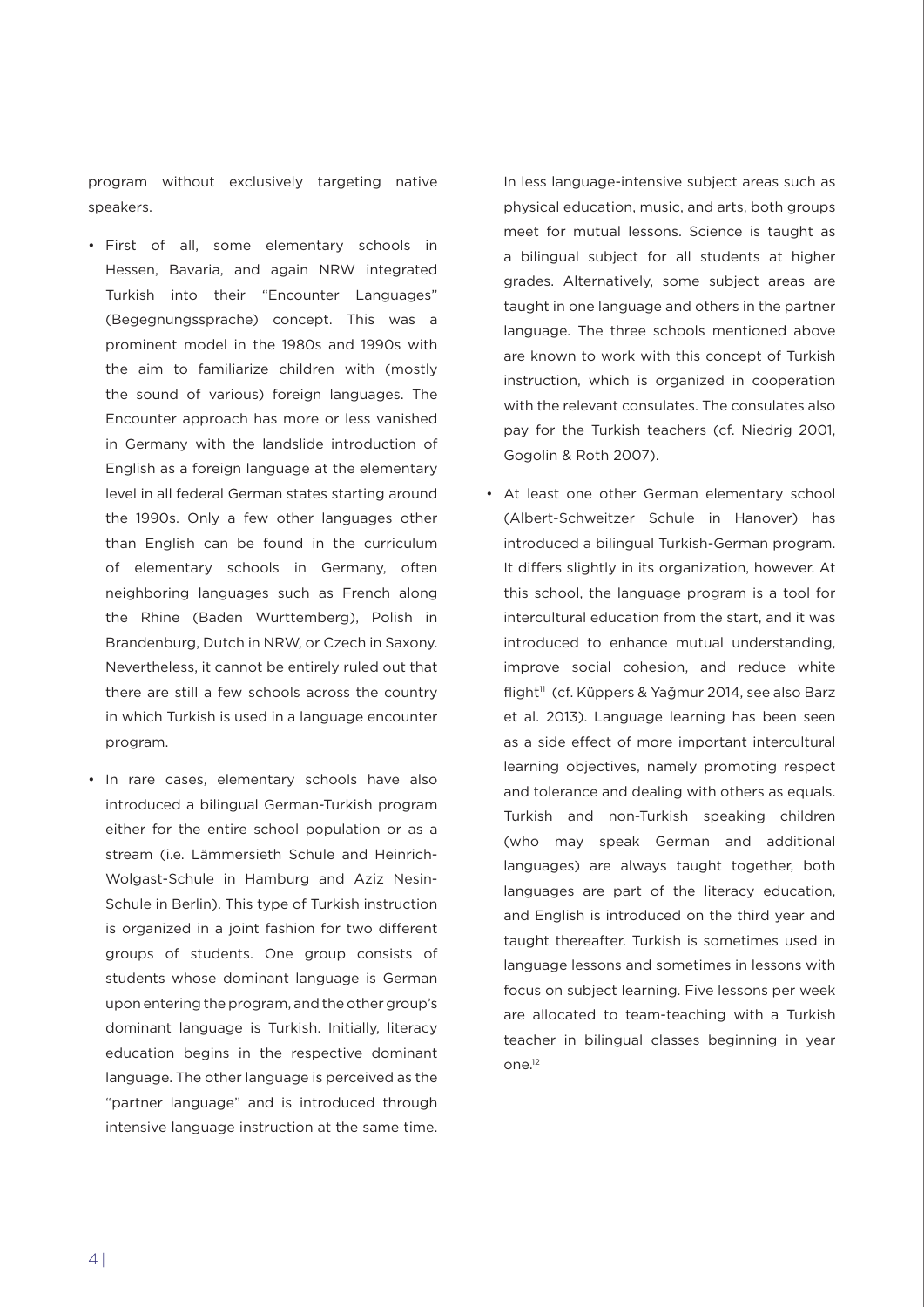# **1.2 Teaching and testing materials**

Teaching materials used for those Turkish lessons provided by the federal states (and not by the Turkish consulates) have been developed by teams of the respective education authorities. Moreover, the publishing house Anadolu-Verlag in Hückelhoven (NRW) has specialized in teaching and learning materials for a variety of European countries and languages and also has a range of materials for Turkish. At least two other names can be found in the slim assortment of Turkish materials within the immense German market of language teaching and (self-) learning materials. One is Önel, next to the big name Cornelsen, a well-known textbook publisher that has recently undertaken bilingual German-Turkish materials in its program. Moreover, there are a variety of Turkish publishing houses such as Çiçek Kitaplar providing children's literature in Turkish, but these are not always readily available in Germany. Teaching materials used for Turkish lessons provided by Turkish consulates mainly come from Turkey, and occasionally they are developed in cooperation with the German education authorities. However, according to Arslan (2013), teachers complain that the teaching material obtained through the consulates is outdated. Schmitz & Olferts (2013: 220) point out that there has not been a comprehensive schoolbook for Turkish at either the primary or secondary level.

Since 2013, a Turkish language test has been available in Germany specifically designed for elementary schools (cf. Çıkar 2013). The test was developed and produced by TELC, a language test developer and non-commercial subsidiary enterprise of the German school for adult further education (*Volkshochschule*). With the advent of suitable language tests, schools are now in the position to link Turkish instruction to a test format that acknowledges competencies in the Turkish language.

# **1.3 Participant numbers**

It is difficult to provide exact numbers of those receiving Turkish instruction in Germany as official figures issued by the individual federal states are hard to access. Furthermore, classifications regarding the type of Turkish lessons (inclusive/ exclusive) are not always clear, especially at the secondary level.

By calculating the numbers provided by Reich & Hienz de Albentiis (1998), we can conclude that a total number of 122,966 students participated in Turkish heritage language classes organized by the federal German states in 1996. As for today's participation in a state-run heritage language classes, reliable numbers in terms of inhabitants only exist for NRW, by far the largest federal state. Here, in the 2012/2013 academic year, a total of 48,542 students are reported to have Turkish as a heritage language (Schmitz & Olfert 2013: 218).

In 2001, the total numbers of participants in the consulate-run heritage language courses was reported as 172,017 by the education office of the Turkish consulate in Berlin. However, the figures are somewhat incongruent. Recent numbers indicate that the number of students participating in heritage language classes organized by the consulates must have dropped considerably. For example, in the 2013/2014 academic year, the education office in the Turkish embassy stated a total number of 5,641 students participating in consulate-run heritage language classes in both Berlin and Bremen (Berlin: 4861, Bremen: 780). Even if we assume that the total number for Germany is ten times this figure, it would still be considerably less than participant numbers since the turn of the century.

A total number of 12,807 students learned Turkish as a foreign language at the secondary level in the 2012-2013 academic year (Schmitz & Olfert 2013: 220 from Statistisches Bundesamt 2013: 104-107). However, no distinction has been made in the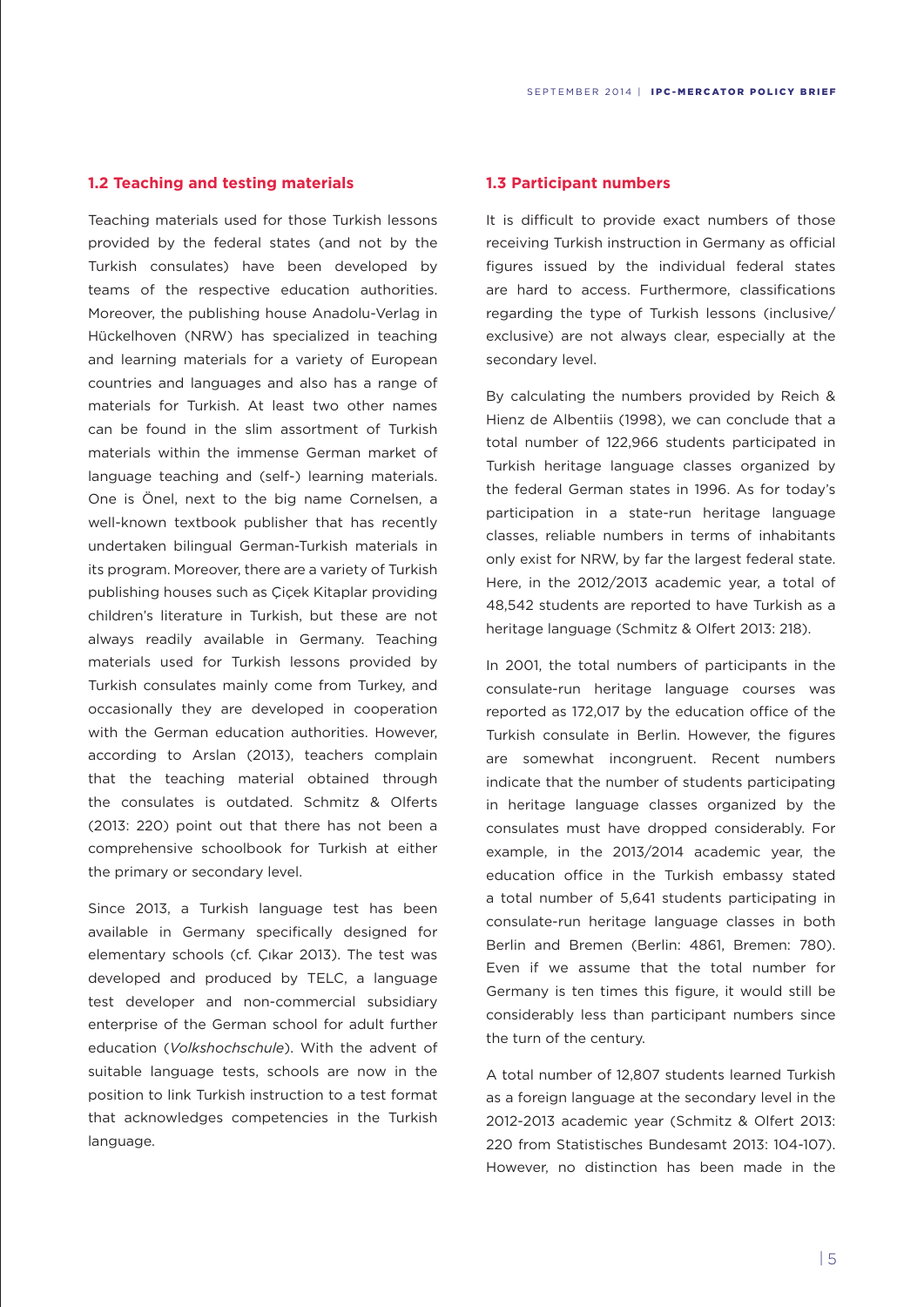official statistics between the inclusive ("Turkish as a foreign language") and the exclusive ("Turkish instead of a foreign language") type of Turkish instruction.

# **1.4 Who teaches Turkish? The staffing situation in Germany**

As it remains altogether difficult to draw a consistent picture of the present state of Turkish instruction in Germany, it is likewise challenging to characterize staffing procedures. What can be stated quite clearly, however, is that nearly all Turkish teachers in Germany speak the language as their first language and/or consider Turkish to be one of the languages spoken within the family.

If we use "training" and "employing institution" as criteria, we can categorize four groups of teachers:

# **• Employees of the German education authorities, trained in Turkey /1/**

A large number of teachers who presently work in Germany as Turkish teachers have been trained, tested and certified in Turkey – often as elementary school teachers. In the best case scenario, this group of teachers has participated in some type of on-the-job / in-service training provided by the education authorities in Germany. In contrast to fully-trained teachers in Germany who have a qualified teacher status for at least two different subjects, these teachers only teach Turkish. As a consequence, most cannot be employed as civil servants but work as employees with a considerably lower income. These teachers usually work in elementary schools where they provide heritage language instruction.

# **• Employees or civil servants employed by German authorities who have accomplished a teacher training for Turkish in Germany /2/**

Turkish Studies (Türkistik) in Duisburg-Essen (NRW) has been in existence since 1995 and is the only university in Germany that provides full academic teacher training for Turkish teachers. Teachers are trained only for the lower and the higher secondary levels, not for the primary level. Three additional universities offer Turkish teacher training as an extension of other programs (*Teilstudiengang or Erweiterungsfach*), namely Hamburg University<sup>13</sup> (at all levels), Tübingen University (only *Gymnasium*),<sup>15</sup> and the Ludwig-Maximilian University of Munich (only *Gymnasium*).15 In other words, there is only one place in Germany where Turkish teachers are trained for the primary level of education, namely Hamburg – and this program is under serious threat of closure (cf. Neumann 2014).

**• Employees or civil servants trained and employed in Germany but without any qualification to teach Turkish /3/**

Only the above-mentioned few places exist in Germany where potential Turkish teachers can obtain a university qualification. In other words, those federal states that do not provide teacher training often rely on teachers with a so-called migration background to provide Turkish instruction. These teachers are usually native speakers of Turkish or speak it as a family language and have been trained in Germany to teach other subjects aside from Turkish. Only two federal states, namely NRW and Lower Saxony, have decided to test the language proficiency of prospective Turkish teachers. 16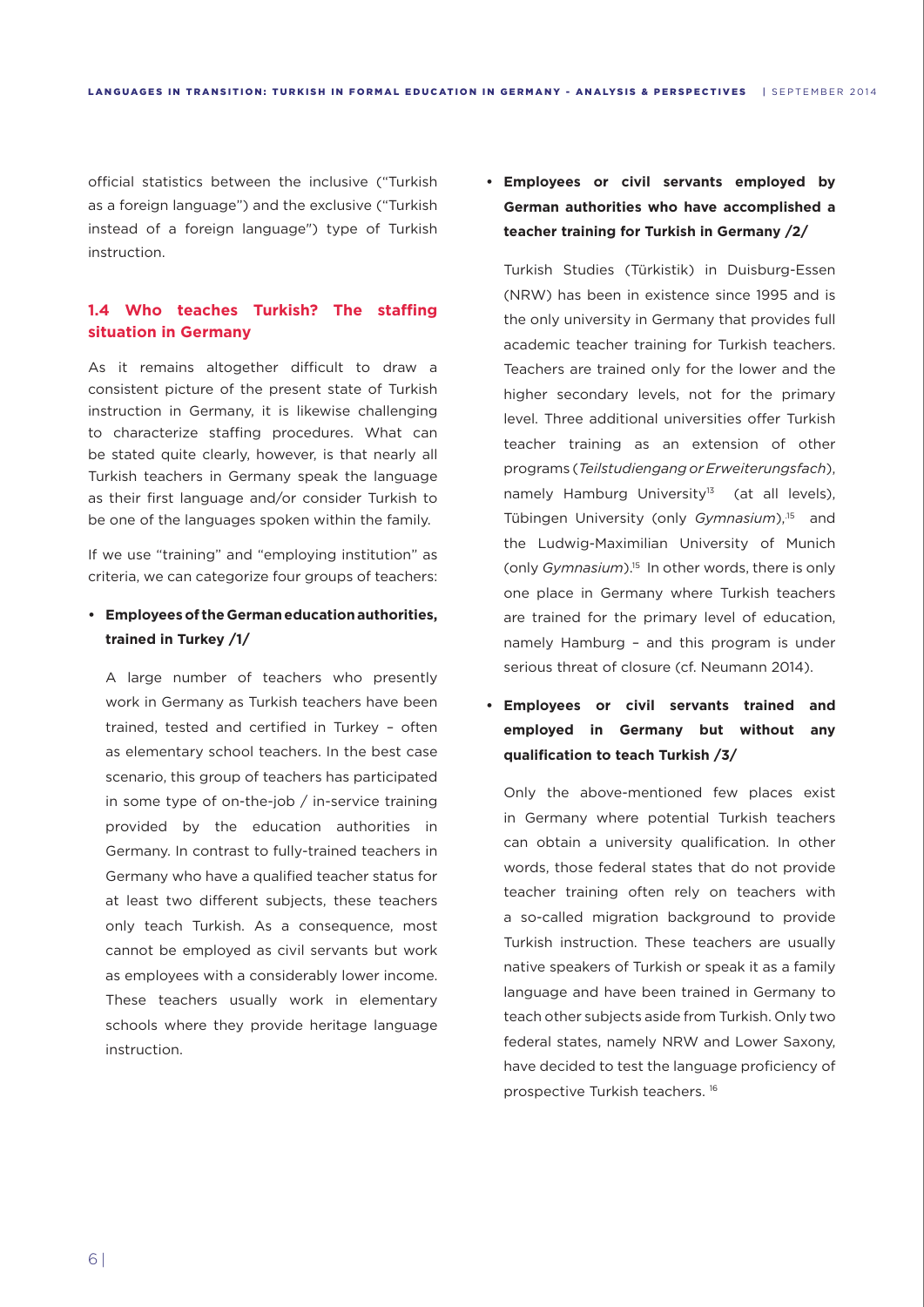# **• Employees of the Turkish authorities / consulates and trained in Turkey /4/**

These Turkish teachers are commonly referred to as "consulate teachers" and usually teach in schools that cooperate with the Turkish consulate. They received training in Turkey and either have a teaching qualification for Turkish or German. As civil servants, they are usually sent to a teaching assignment abroad for not more than five years.

It is difficult to paint an up-to-date picture in regards to the total number of Turkish teachers in Germany. Figures for state-employed teachers (groups /1/, /2/, /3/ together) show 93 Turkish teachers in NRW, 30 in Berlin, 51 in Hamburg, 22 in Bremen as well as a few in Lower Saxony. With respect to the teachers employed by the consulates (group /4/), the Turkish Embassy in Berlin stated that a total number of 458 consulate-employed teachers worked as Turkish teachers at German schools in 2001. Complementary to the decreasing number of students in heritage language instruction classes offered by the consulate, we can presume that the numbers of teachers have also decreased. For example in the Federal State of Lower Saxony, there were ten teachers employed by the consulate in the 2007/2008 academic year, while there were three teachers remaining in the 2013/2014 academic year.<sup>17</sup>

# **2 Arguments in favor of Turkish at German schools**

Although Turkish classes can be taught in an exclusive or inclusive manner, the overall learning objective of Turkish instruction remains the same. This objective is to develop communicative competencies in the five skill areas including speaking, listening, reading, writing, and mediation.

The written (Turkey) Turkish standard is defined as the reference point of the target language. Communicative Turkish competencies should enable the learner to participate in and critically appreciate (written) discourses in both Turkey and Germany.

These objectives unify all official statements that have argued for an integration of Turkish instruction in Germany. Other past and present objectives and arguments are the following:

- **• The reintegration objective.** During the 1970s, this argument revolved around what was then referred to as "mother-tongue teaching" *(muttersprachlicher Unterricht)* and was supported by both Turkish and German authorities. The common line of thought followed that students with Turkish passports would one day move back to Turkey with their parents. They should then be prepared for reintegration both linguistically and culturally in Turkey. In the meantime, this objective was dropped as a rationale for the Turkish instruction carried out by the federal German states. Implicitly, the reintegration objective can still be found in the guidelines for Turkish instruction provided by Turkish consulates (cf. Millî Eğitim Başkanlığı 2000).
- **• The resource argument.** More recently, the resource argument can be found in official statements issued by the federal German states. No differentiation is made with regard to inclusive or exclusive / heritage or foreign language teaching, however two different perspectives can be delineated:

**(a) Turkish as an individual resource for learning:** This argument is directed towards the children who learn Turkish as a language spoken at home, and it is underpinned by the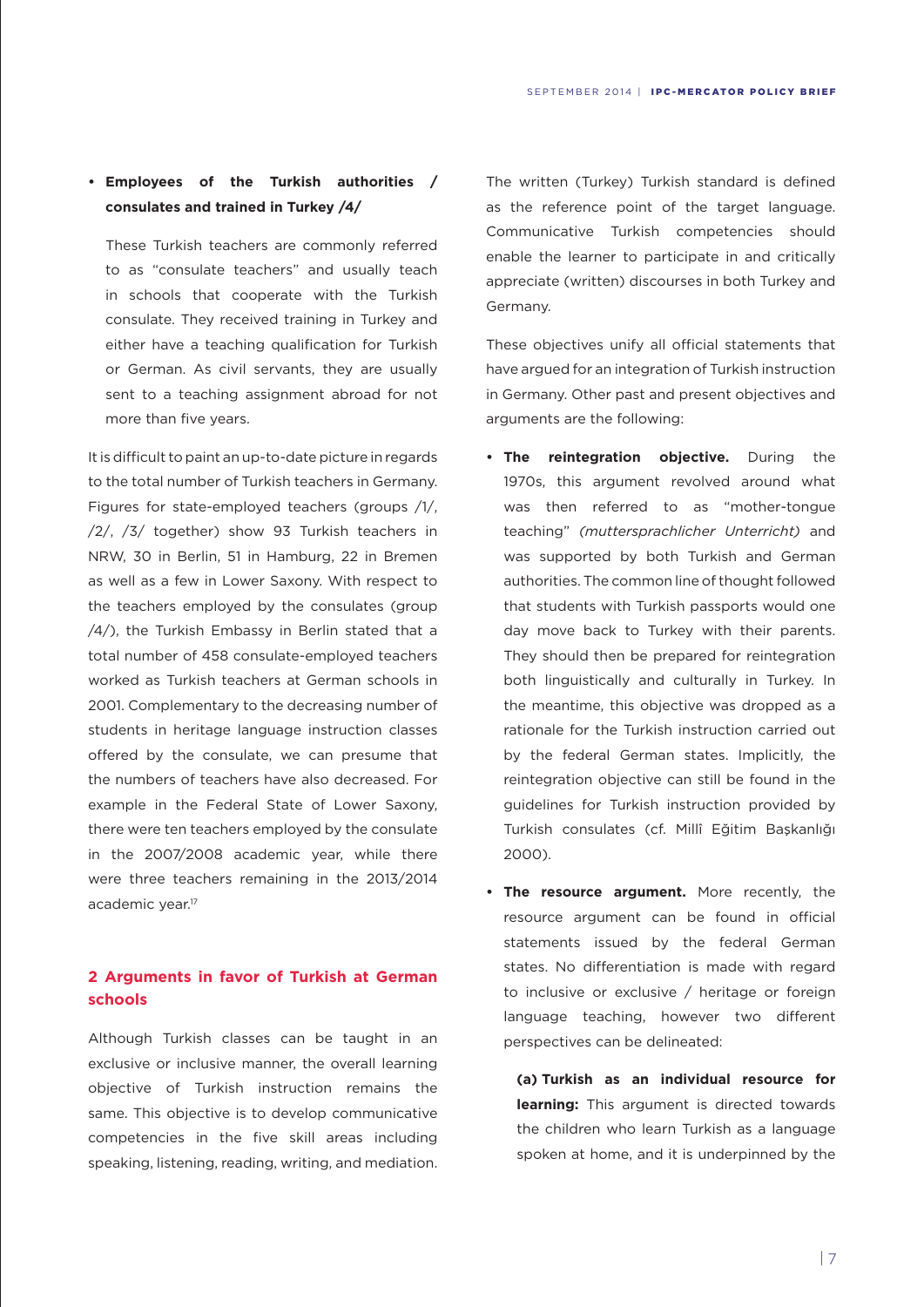interdependence and threshold hypothesis put forward by Cummins (cf. Cummins 2000). This hypothesis claims that learning about the world and cognitive development is closely connected to the acquisition of a first language. This follows then that developing competencies in the first language (in this case Turkish) would more easily facilitate both learning German as a second language and learning other subjects in German. Turkish as a cognitive tool for learning is an argument for exclusive Turkish instruction, in particular at the elementary level and up to grade 5 and 6 – an important phase in early childhood in which language development can be enhanced by educational support at school.

**(b) Turkish as a resource in society:** This argument is geared towards the pervasiveness of Turkish in Germany and accounts for both inclusive and exclusive teaching of Turkish. Students should be able to have the opportunity to develop the language as an extra qualification not only for schooling but also in the job market. The rationale behind this argument includes both the prevalence of the language in Germany as well as the growing economic interrelations between the two countries.

- **• The nationalistic perspective:** The principles disseminated and advocated by Turkish consulates focus on learning Turkish as a means for children to learn about their cultural and national identities. At the same time, students learn to become advocates of their country of origin, being able to transmit their cultural and national identity (*yurdumuz*, which means "our home" and refers to Turkey; cf. Millî Eğitim Bakanlığı 2000).
- **• The intercultural competence argument:** In

sharp contrast to developing a national identity, learning foreign languages in Germany is generally seen as the most apt subject for the development of intercultural competencies. Students of the Turkish language should become competent mediators in a multicultural and multilingual (German) society. Furthermore, their heightened sensitivity towards cultural diversity would pay off in international relations. Moreover, a thorough Turkish language training will help the native speakers better understand their own linguistic and cultural characteristics. Such self-awareness will eventually facilitate individual's understanding of and participation in Turkish society.

## **3 Challenges**

In the following section, we will address a number of issues currently challenging Turkish instruction in Germany.

#### **3.1 Turkish instruction as heritage teaching**

Teaching Turkish in Germany is deeply rooted in heritage language instruction. Turkish heritage language instruction cannot be compared to classical foreign language teaching. In its prototypical form, the latter does not assume students to have any previous knowledge. Hence, classical foreign language instruction starts from scratch and controls language acquisition through teaching progression. Turkish heritage instruction, in contrast, is based on the assumption that children acquire Turkish as a language spoken outside school at home. In this type of instruction, language acquired outside the classroom and language learning inside school merge and often reinforce each other.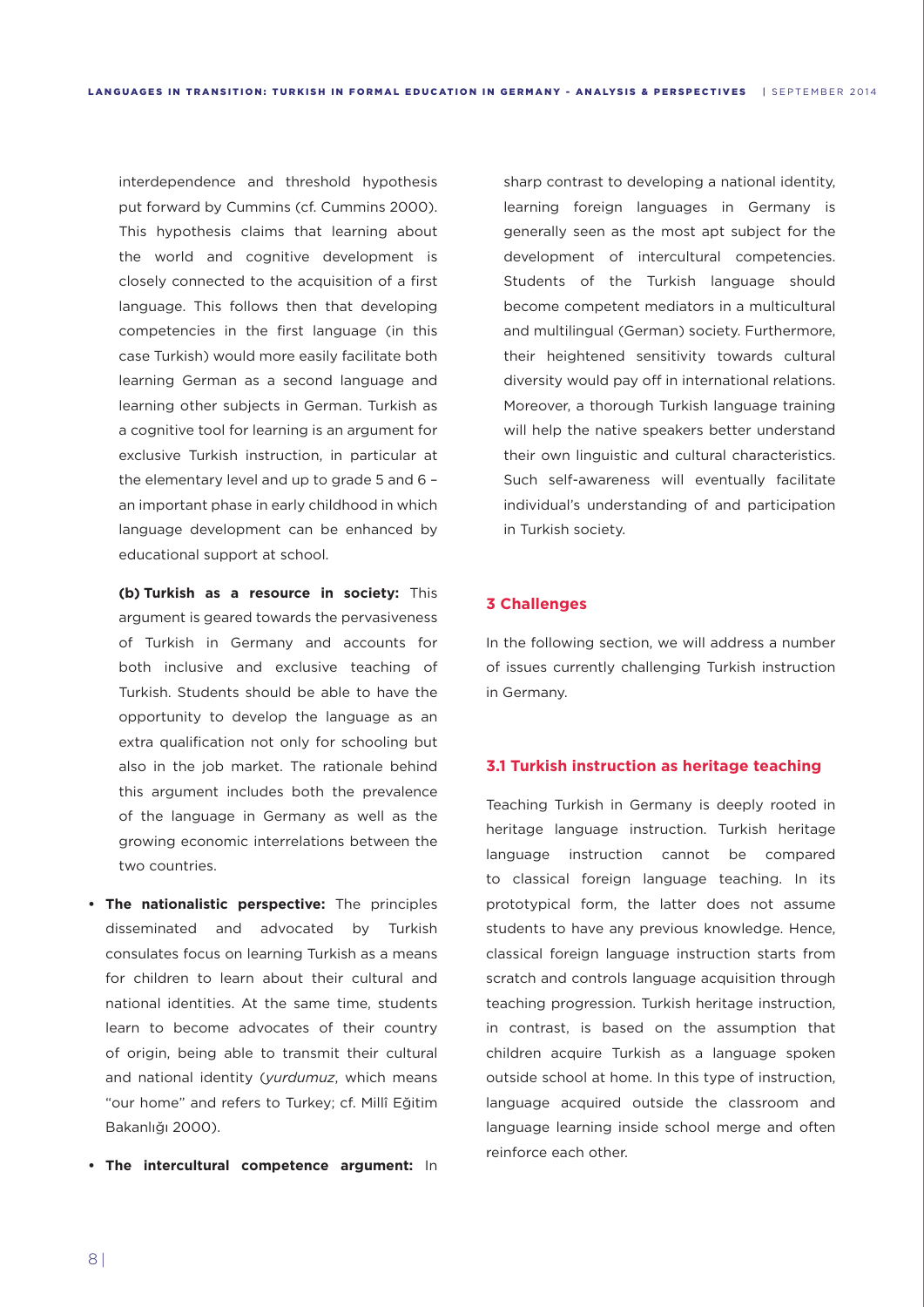Ostensibly, one challenge for teaching Turkish in Germany is the danger of ethnicization which can best be subsumed under the slogan "Turkish remains to be a subject for the Turks." That said, however, there is also a problem in identifying who exactly is a "Turk". Secondly, there is the challenge of the language itself. The reference point for Turkish instruction is, of course, Turkish as it is spoken in Germany. The Turkish that is spoken in Germany has been subject to a number of developments that distinguish it from standard Turkish spoken in Turkey (cf. Şimşek & Schroeder 2011). It can be seen as a variety of Turkish in its own right and should not be regarded as a "deficient" form of standard Turkish. The situation becomes challenging the moment one group of stakeholders claim to know about "correct Turkish" or – unwillingly – devalues the competencies and knowledge of other people (cf. Schroeder 2003, 2006). These aforementioned challenges can be easily overcome as long as language planners, teachers, parents, and students are aware of these developments and have found ways to navigate through these potential stumbling blocks in the classroom.

# **3.2 The challenge to communicate the resource argument**

Turkish teaching rooted in the heritage language tradition has been facing another serious challenge. Since the turn of the millennium, the rationale undergirding the resource argument has been called into question. The first obstacle came about with the shocking PISA results indicating that a large number of pupils – mostly with a socalled migration background – failed in the German education system due to a lack of proficiency in German. The general public as well as segments of the political and educational establishment called for more qualified German instruction. It

became increasingly difficult to argue in favor of Turkish instruction for students who had failed in PISA due to poor skills in German, namely reading competencies. The overall sentiment in German society led to the emergence of extreme attitudes regarding teaching Turkish in Germany. For example, the sociologist Esser (2006) argued that Turkish has no return on investment in the job market for native speakers of the language. His position was further supported by scholars in educational science (e.g. Hopf 2005) as well as in empirical school research (e.g. Limbird & Stanat 2006, Dollman & Kristen 2010). It has simply not been possible to present ultimate, clear-cut empirical proof defending the idea that development in a second language is dependent upon development in the first language (in spite of Cummins 2013, 2014), but the discussion related to the resource argument is far more complex:

- • Some studies have documented transfer effects of Turkish heritage language teaching in specific linguistic fields such as reading skills (Rauch et al. 2012), text and comprehension strategies (Knapp 1997, Reich 2011) as well as writing skills (Verhoeven 1994). However, this effect may not be taken for granted but is very much dependent on the quality of the Turkish/heritage language teaching, as argued by Reich (2011), Woerfel et al. (2014) and Woerfel (2014). In a longitudinal study, Reich (2011) shows the positive impact of a bilingual German-Turkish literacy program which was part of the school program and supported by the teachers. The study provides evidence for better results compared to Turkish heritage language instruction which is not part of the school curriculum and does not work in a contrastive manner.
- • The impact of heritage language teaching as an empowerment tool should likewise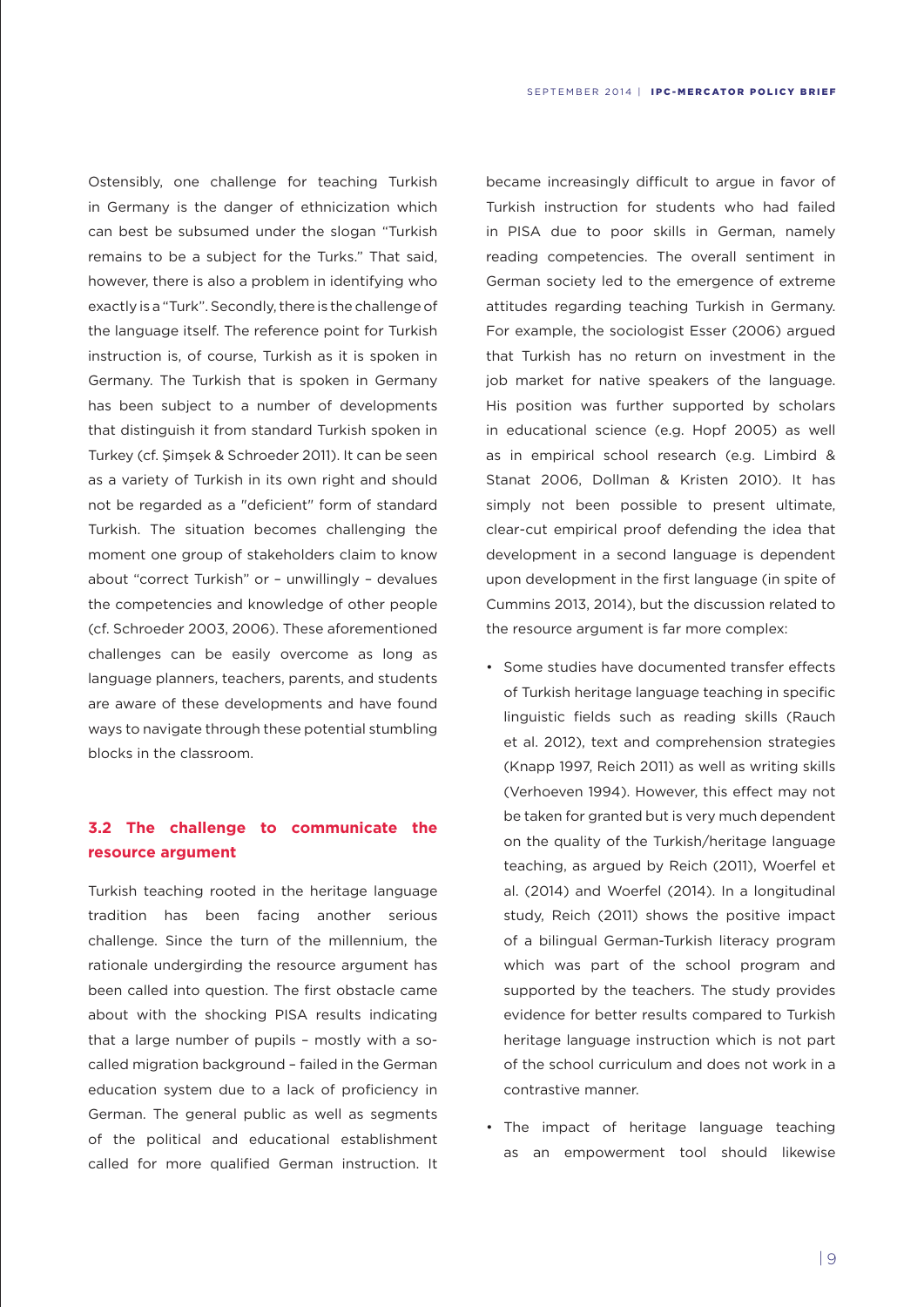not be underestimated (cf. Cummins 1986, 2013; Fürstenau 2011). Turkish lessons are also perceived as helping children develop an overall positive and relaxed attitude towards their language spoken at home. Often, their language spoken at home is at best ignored but often stigmatized in Germany. These lessons then contribute to a more holistic selfperception on behalf of the students. Adding to the empowerment / identity argument, the Hanover study also points to the positive effect of an integrated bilingual approach on the level of teacher-student identity negotiations as well as power differences amongst children (cf. Küppers & Yağmur 2014, Cummins 2014). Turkish-speaking children develop more selfesteem in bilingual school settings where diversity is valued and an immigrant language like Turkish is used for concept learning and integrated in everyday classroom procedures. In such a context, students can develop higher ambitions with regard to their own academic achievements. Moreover, monolingual Germanspeaking children are less likely to develop a feeling of superiority after experiencing the challenge of learning a difficult foreign language such as Turkish.

Against this overall bleak backdrop, it seems unrealistic to expect much from both an inadequate teacher (training) situation and the marginalized Turkish / heritage language subject. Moreover, the (subtle) facets of structural discrimination and power differences surrounding the issue of Turkish / heritage language teaching are much harder to communicate to a general public than the alleged failure of the simple equation "more Turkish = better German".

# **4 Conclusions and Discussion**

Many of the issues presented in our analysis challenge the traditional concept of Turkish instruction in Germany. In the following section, we would like to highlight a number of important issues.

In general, the distinction between Turkish heritage instruction and Turkish as a foreign language instruction seems to be dispensable for a number of reasons. Firstly, any kind of citizenship or ethnic argument as a rationale for Turkish instruction in Germany must be dismissed as dubious due to the ambiguity and irrelevance of identifying who is Turkish. Germany has been allocating German passports to students of Turkish background who are 3rd or 4th generation and who are almost all born in Germany and at times with little knowledge of their ancestral language. Furthermore, these students are from an increasing number of "bi-national" families and participate in heritage language classes as a "practical way out". All these factors combined perpetuate the ethnicization of the multilingual situation in our schools and furthermore in our society. Continuing to distinguish between "heritage" and "foreign" language instruction necessitates a separation that, in fact, should urgently be overcome.

Presently we have to assume that those who are enrolled in either Turkish heritage language classes or foreign language classes have got a) some kind of previous knowledge in the language, b) that this knowledge is predominantly influenced by the Turkish spoken in Germany, and c) that heterogeneity with regard to previous knowledge is a common feature in any Turkish classroom. Consequently, differentiation moves to the heart of a modern methodology for Turkish teaching.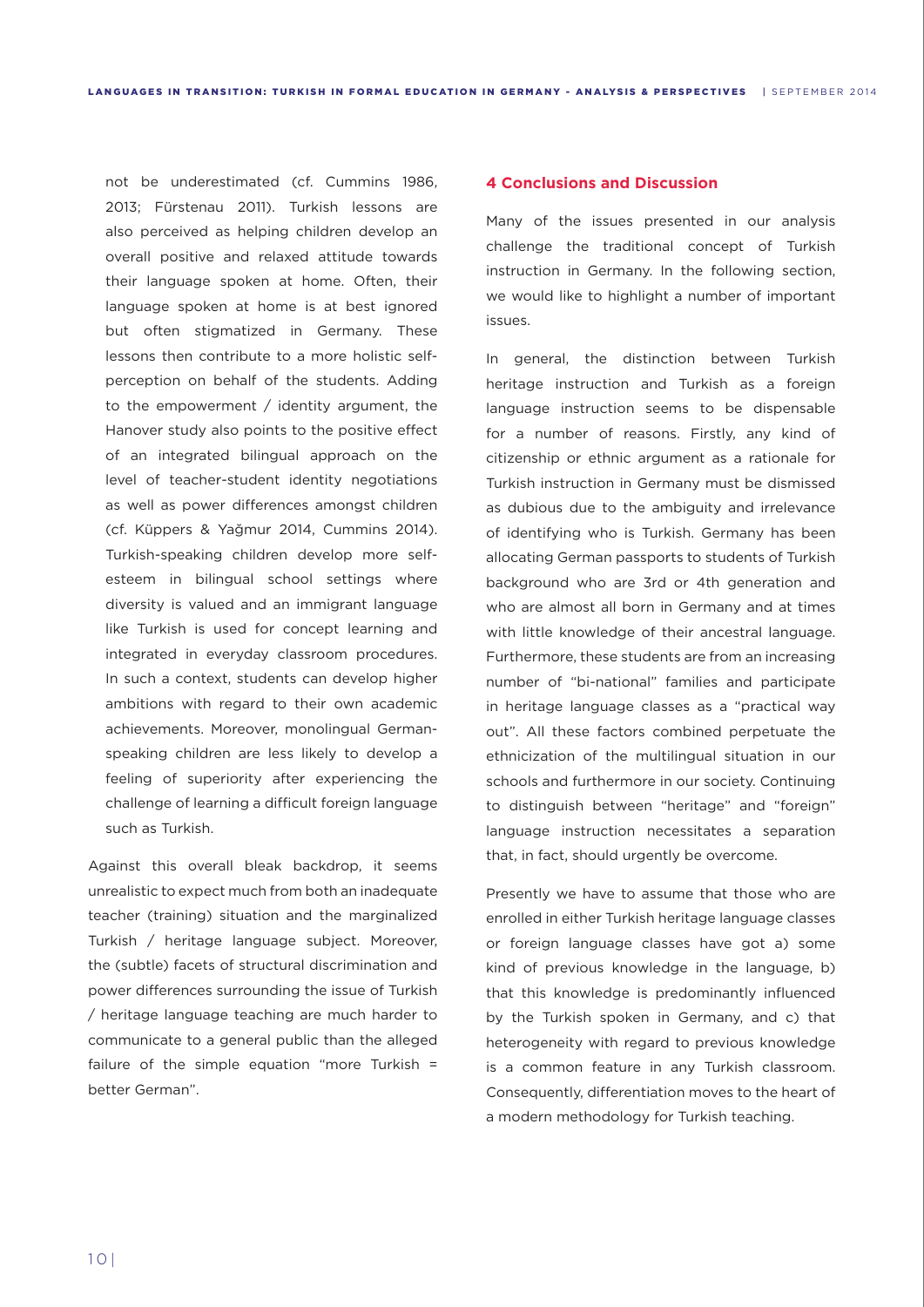Against this backdrop, the question arises how to develop interest in learning Turkish among non-Turkish speakers, particularly monolingual German speakers. Furthermore, it needs to be asked how Turkish instruction can transcend into Turkish as a foreign language teaching. The bilingual programs we have described in this report appear to be promising. Some of the first empirical evidence derived from the Hanover study which tentatively points to CLIL models as an answer. CLIL has developed into the educational flagship program at the European level in the promotion of multilingualism and European citizenship. In Germany, however, CLIL has not only promoted English as the overarching CLIL language, but it also has an elitist bias as predominantly monolingual German pupils take part in and benefit from such programs (cf. Küppers & Trautmann 2013). The Hanover case, in contrast, shows quite clearly that a bilingual program run both in Turkish and German is regarded as an interesting educational offer. Monolingual middle class families who send their children to this elementary school perceive it as an intellectual enrichment program and appreciate the offer as an "extra challenge" for their children. Thus, this study also indicates that a bilingual program in combination with an all-day school structure can reverse "white flight" and improve social cohesion; in such settings plurilingual children are taught together with more monolingual peers / linguistic role models.

At a structural level and with regard to the widely acknowledged necessity to develop more all-day schools and fitting educational concepts, it should be asked how Turkish teaching could be better integrated into the overall school curriculum. Up to now, Turkish heritage classes offered at primary school level are usually not part of the curriculum. Lessons often take place in the afternoon and are frequently perceived as an extra burden by the

children (and also their parents). The fact that they do not usually receive grades contributes to the image that this event is an extracurricular activity and does not have to be taken too seriously. Parents sometimes do not even register their children for heritage language lessons despite the fact that Turkish is the language spoken at home. The explanations are manifold and range from "German is more important" to "the consulate teachers are often nationalists" and "the teaching is outdated." All this further devalues Turkish as a language.

With the advent of a Turkish test format for elementary schools provided by TELC, there is a chance to upgrade Turkish in general and Turkish instruction in particular, if the test could be implemented, for example as part of an overall school program and / or in the Turkish (heritage) language classes. Turkish competencies could be made visible with such a certificate and as TELC has tests on offer also for higher attainment levels, at the elementary level the foundation could be laid for further progression.

The question of how to integrate such a test format leads to the controversial issue of teacher training. Presently, the staffing situation for Turkish instruction in Germany is rather unsatisfactory. Only one federal German state has established full academic training for Turkish-teaching degrees at the secondary level. Three more provide extensional programs. The only training program at the primary level is under serious threat of closure. The situation in all other federal states remains gloomy. Most teachers are forced to adjust their teaching in a learning-on-the-job style. They also often do not belong to the highest status group of colleagues in the staffrooms of German schools and sometimes teach at more than one school. This further contributes to the challenge to integrate their subject into a whole school program.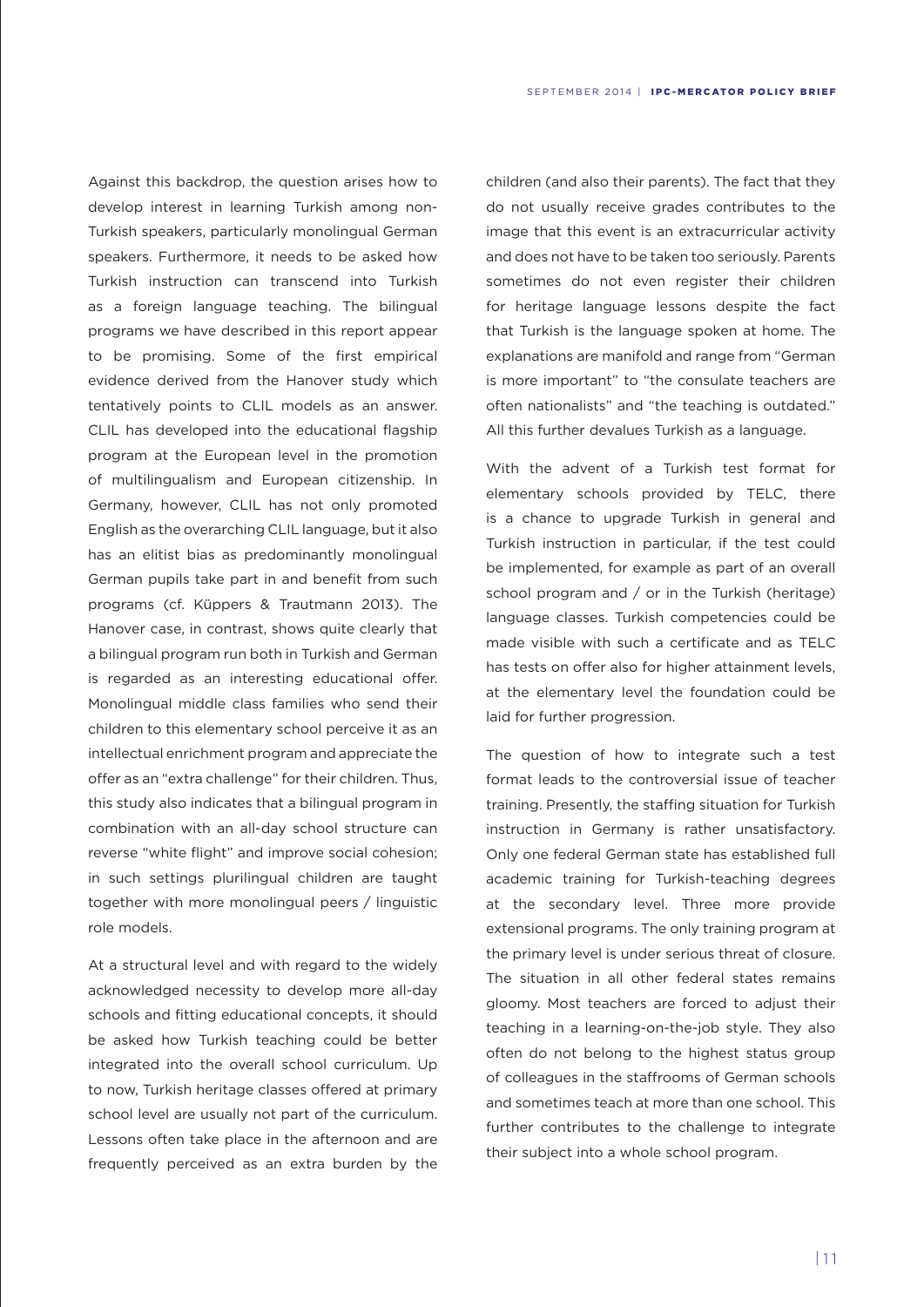In sum, Turkish instruction in Germany is not based on a modern, evidence-based teaching methodology but exists as a mélange of various teaching approaches based on individual experiences and random local developments – some very promising, some less so.

#### **5 Outlook**

Multilingual practices have become a feature of everyday (work) life especially in urban centers of superdiversity. The reasons commonly named are global commerce / trade, international politics as well as increasing mobility, migration and multimodal ways of communication. Thus, the multilingual paradigm has been challenging the monolingual ideology of the nation state and its institutions, most predominantly its schools. Schools have traditionally been the place where children are subjected to educational processes with a view to reaffirming national identity and citizenship (cf. Heller 2007). However, the ideal monolingual citizen has been challenged by the plurilingual intercultural speaker who is able to interact successfully on the international stage. Moreover, it has been difficult for many European countries to accept the fact that they have developed into immigrant countries due to massive workforce immigration after World War II. Nation states like Germany are struggling to find educational answers in dealing with migrationinduced multilingualism at school. Presently, additive school bilingualism is an acclaimed aim – but mostly monolingual German-speaking pupils benefit from modern CLIL programs. Linguistic diversity which plurilingual children bring to the classroom is mostly perceived to be a burden for teaching – despite the paradigm shift that has been executed on the level of official language policy. According to its recent Recommendations for

Intercultural Education, the KMK (2013) explicitly states that diversity is to be regarded as a norm in teaching and points to the necessity in valuing and developing plurilingualism in children.<sup>18</sup> The reality at school, however, tells a different story as plurilingual children whose parents or grandparents once immigrated to Germany still do not have the same chances to succeed in the selective German school system (cf. Barz et al. 2013, Morris-Lange et al. 2013). Some even argue that speaking Turkish in the family can be seen as a main reason for school failure. Instead of critically investigating the structure of the existing educational system for barriers and structural discrimination, the victims get accused and problems even become ethnicized (cf. Küppers & Yağmur 2014).

In this paper, we have argued that Turkish instruction in Germany is in a crucial phase of transition as the borders between exclusive and inclusive Turkish instruction are being transcended. In fact, the labels Turkish "heritage" and "foreign" language teaching are obsolete as they contribute to the perpetuation of ethnicization through languages. Languages have ceased to be only national symbols but are tools for international communication and important facets of identity. Through media, social networks, and open shareware, new languages can be easily accessed and learned without the help of teachers or schools. And as communication and social intercourse are increasingly transcending territorial borders, multilingualism increasingly develops into a blurred notion which cannot be further ethnicized.

There are undoubtedly several arguments in favor of learning and teaching Turkish as a foreign language (cf. Küppers & Çıkar 2014). Turkish has a fascinating agglutinative structure which provides new learning experiences and contributes to language awareness. Since Turkish is written in the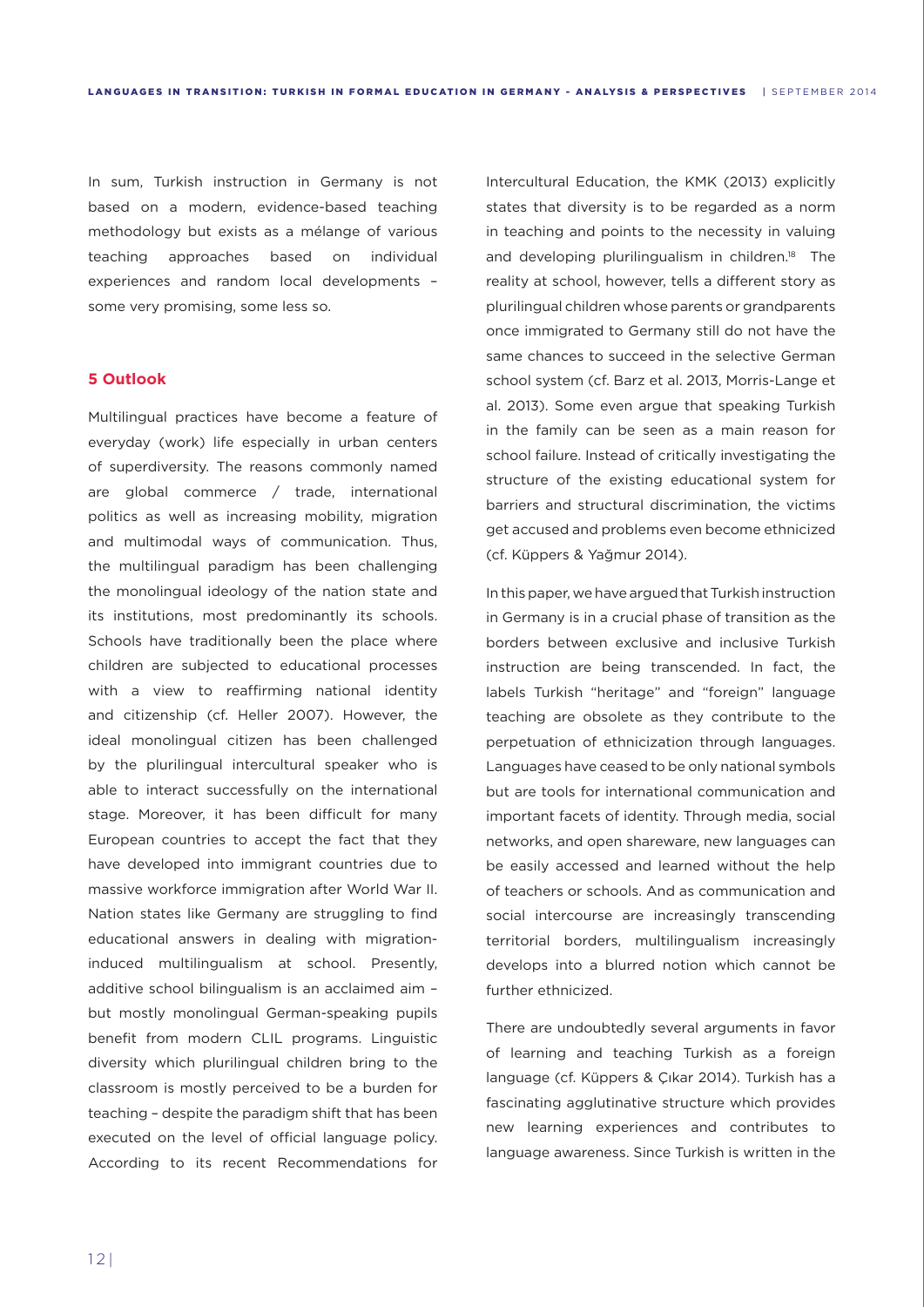Latin alphabet, the language is easily accessible and allows for coordinated literary education alongside German. Furthermore, Turkish lends itself to language contrastive and language integrative teaching as it has taken up influences from many other languages such as Arabic and Persian but also French, German, and currently intensively from English. Above all, Turkish can be spoken and practiced inside Germany providing new opportunities for innovative approaches to teaching it. Eventually, modern Turkish teaching opens up a door to a fascinating stretch of European (Byzantine, Greek, Roman and Ottoman) history. As a modern foreign language subject and with more children from monolingual German-speaking families learning Turkish, there is also a chance to do away with biases regarding the Islamic world, which increased in particular after 9/11.

#### **6 Recommendations:**

Transcending from heritage language instruction to modern foreign language instruction

We have derived the following general recommendations from the analysis of the status of the Turkish language in the context of formal education in Germany:

# **Curriculum development**

It is urgently necessary for European and national policy makers to prioritize the revision of the outdated "heritage" language concept on the agenda. It is also essential that language planners raise awareness for the overall societal relevance in teaching minority immigrant languages such as Turkish with regard to a) developing an overall language-across-the-curriculum-approach, b) widening the narrow portfolio of modern

foreign languages in old European nation states, c) more educational justice, and last but not least, d) two-way integration, and e) improved social cohesion. Academic workshops and inter/national conferences focusing on these topics could help to raise awareness and to bring the matter onto the agenda in the ministries. Special issues of journals and teacher magazines likewise could contribute to the necessity in unlocking the educational potential of immigrant languages.

#### **Research**

Projects that integrate the idea of non-protected minority immigrant languages and further develop innovative approaches to integrate these languages in the mainstream curricula of transmigration European nation states should receive more European / national funding. Likewise, European cashflow into projects that focus solely on English (CLIL / FL) should be severely limited (cf. Extra et al. 2013). Moreover, new recommendations and decrees issued by national or regional education authorities like the KMK Recommendations on Intercultural Education (KMK 2013) need to be buttressed by extra budgets in order to ensure their impact and success.

# **Teacher Training**

European / national attention and promotion should be given to innovative approaches in integrating immigrant languages at a higher education level as a modern foreign language subject in the existing education system. A workable solution can be seen in the further development of and support for existing extensional teacher training (see the Hamburg, Tübingen, and Munich - examples given in 1.4 above). Higher education and teacher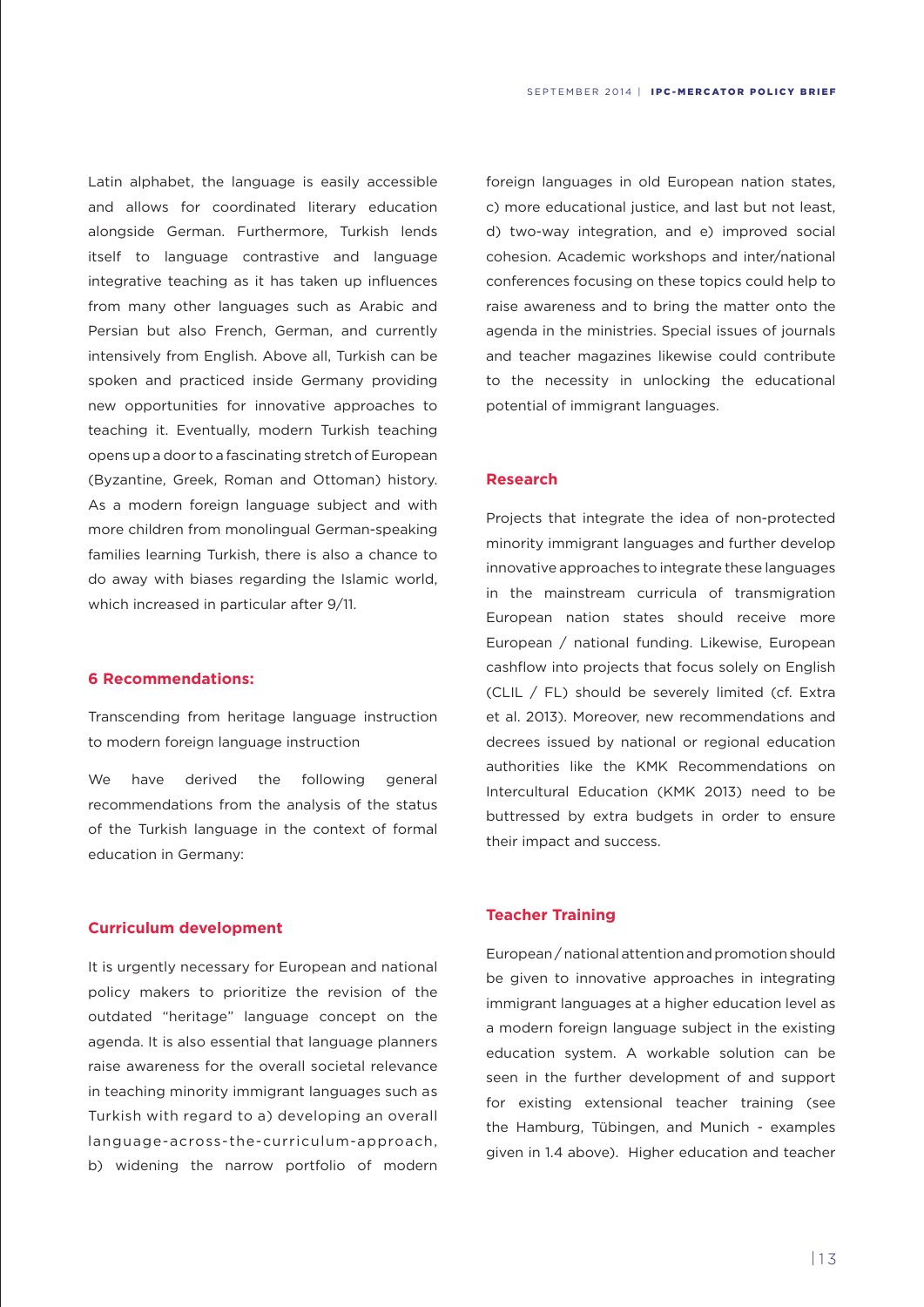training institutions could cooperate with the ministries of education and consulates with the aim of developing in-service teacher training modules to certify foreign language teachers who speak an immigrant language as their mother tongued. Also Baur's (2001) proposal to establish an inclusive multilingual (immigrant) language teacher training as part of primary teacher programs should certainly be reconsidered.

# **Multiliteracy Methodology and Language Education Centers**

Baur (2001) argues for the necessity to establish more full chairs for multilingualism and multiliteracies education with a clear focus on minority immigrant languages and primary education. Following Baur, an enormous space for the development of integrative language teaching approaches becomes clear at two different levels. At the university level, the acknowledged demand for such concepts needs to be translated into teaching methodologies which draw on various existing fields of language education namely, German as a second language, foreign language didactics, and CLIL / language across the curriculum. At the level of teaching practice, existing expertise on language and literacy education offered by various regional and local providers could be pooled under one roof as Language Education Centers. On the one hand, this could set free synergy effects and improve cooperation – on the other hand, valuable initiatives could get rid of their "language-repairshop" image.<sup>19</sup>

# **Bilateral negotiations**

Countries receiving migrant workers, like Germany, and countries sending migrant workers, like Turkey,

share a common interest. With the revised edition of the KMK Recommendations on Intercultural Education (KMK 2013), immigrant languages like Turkish are perceived as an asset for both individuals and the German society – at least at the official policy level. Turkey, likewise, has an interest in the maintenance of the Turkish language to enable its speakers and the following generations to move within the expanding transnational German-Turkish space and to potentially participate in both societies. Both countries could ally forces in order to financially and conceptually develop new strategies in how to a) transfer Turkish instruction into the mainstream curriculum of formal education in Germany and b) how to brush up the persistently unattractive image of the language in the receiving country.20 After more than 50 years of workforce migration, it seems high time for the realization that Turkish not only belongs to Turkey but also to Germany (and Europe).

# **7 Roadmap: Languages in transition**

#### **Aim**

The following suggestion of a possible roadmap aims to promote the transition from heritage language instruction to foreign language teaching. It also contributes to the implementation of the latest recommendations of the KMK for intercultural education as well as the latest decree issued by the federal state of Lower Saxony on the "Promotion of educational success and participation of learners whose mother-tongue is not German." Moreover, it can be read as an attempt to complement the existing initiatives which aim at integrating language education across the curriculum as a core element into teacher training (cf. the case of Lower Saxony).<sup>21</sup>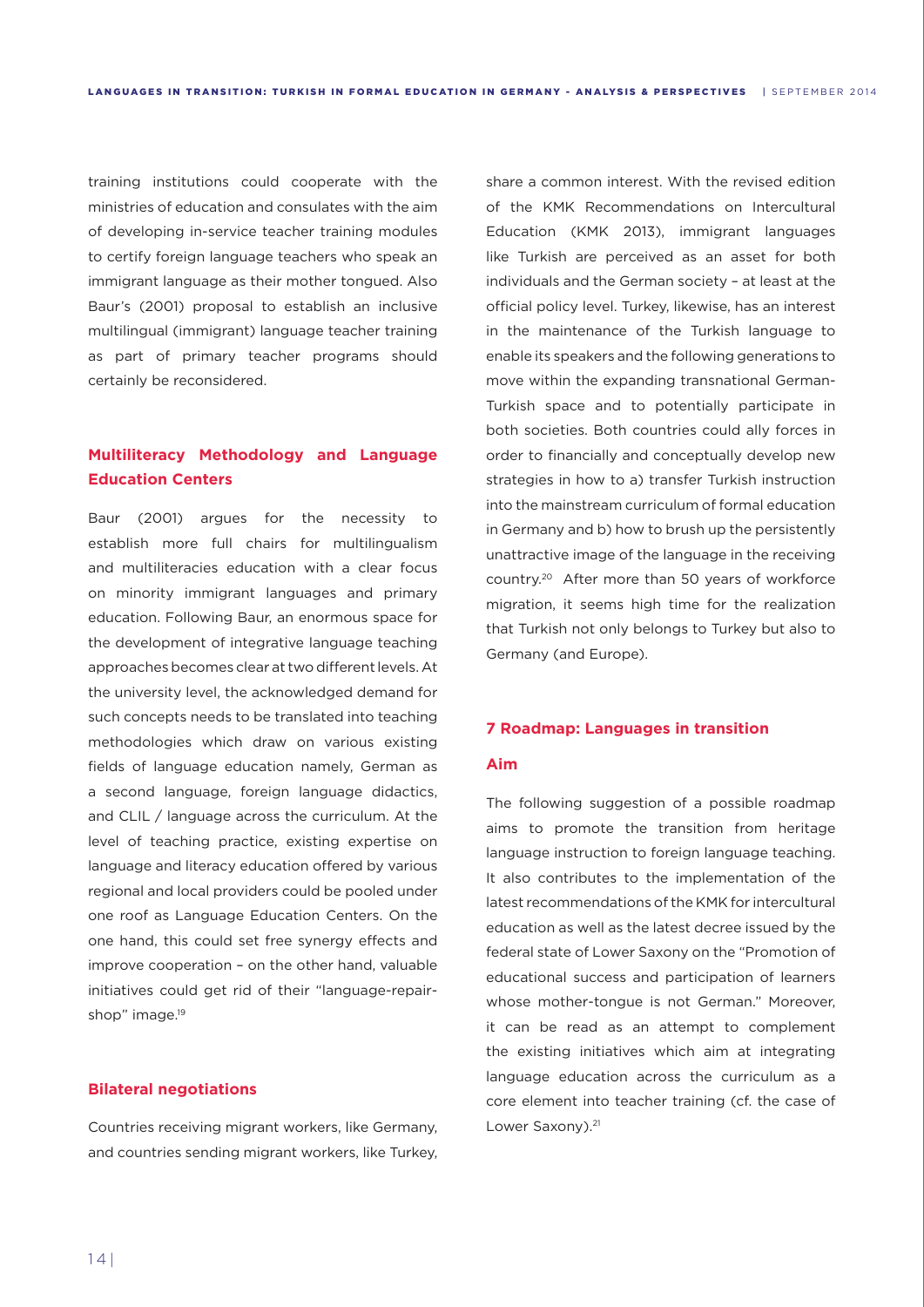# **Initial Working group**

Representatives from the Ministry of Cultural Affairs and Education of Lower Saxony, the adviser for integration and participation to the Prime Minister of Lower Saxony, representatives from schools and universities (cf. from the initiative "Supporting Change / Umbrüche gestalten") as well as regional language providers, the Turkish consulate / embassy and selected professionals with relevant expertise can be seen as possible participants in setting up an initial working group.

# **Additional Stakeholders and possible funding**

The Presidency of Turks Abroad, The Turkish Ministry for Education, Mercator Institute for Language Education and German as a Second Language (Cologne), German and Turkish Foundations (e.g. Mercator, Vodaphone), TELC Testdeveloper could all be possible partners.

### **Concept development**

In the past couple of years, a number of chairs have been established in the higher education system in Germany with a specific focus on multilingualism and various alignments such as an affiliation to German as second or foreign language (Munich), Cognitive Linguistics (Potsdam), Interculturalism (Göttingen), or Diversity Education (Hildesheim). Moreover, a substantial research program has been issued by the Federal Ministry of Education and Research (BMBF) on the topic of Language Education and Multilingualism in 2012.<sup>22</sup> Against the backdrop of our analysis, however, it seems highly recommendable to also define multilingualism from the perspective of the foreign languages in order to explicitly highlight and integrate the potential of the immigrant languages as cognitive tools for learning and possible arenas for intercultural education. For concept development, a special focus should be placed at the elementary level in order to ally forces for the development of multiliteracies at a crucial stage of schooling.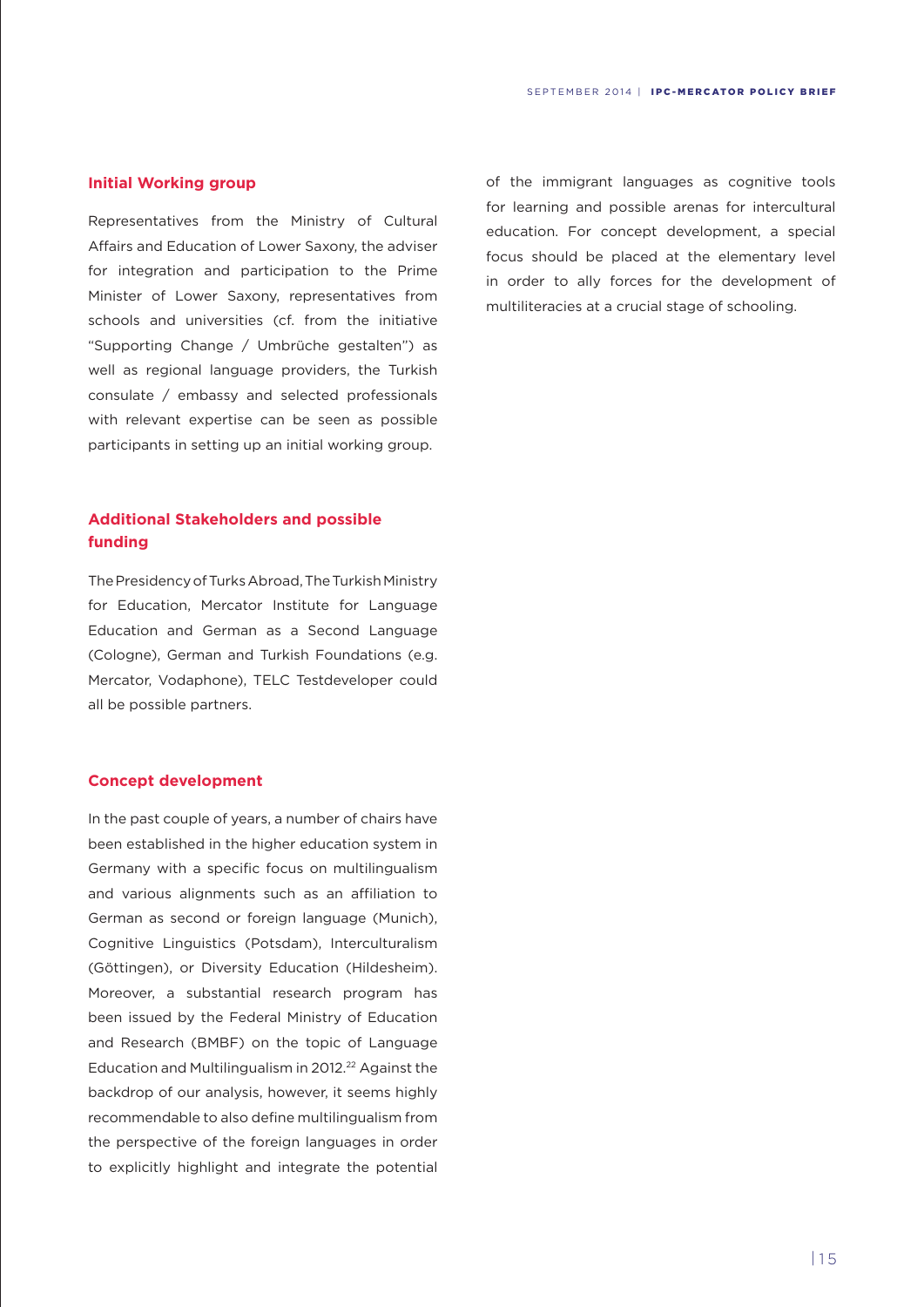# **END NOTES**

1 In the European context a distinction is drawn between officially recognized "regional minority" languages like Frisian or Catalan and "immigrant minority" languages which are not acknowledged any legal status (for instance through the European Charter for Regional or Minority Languages). Cf. Schmitz and Olfert 2013.

2 | In the context of European language policy the term "multilingualism" refers to the diversity of languages in a society whereas the term "plurilingualism" defines a set of linguistic competencies which are seen as the precondition for social interaction of an individual. Cf. http://www.coe.int/t/dg4/linguistic/Division\_en.asp

3 | The term "heritage language" refers to a language which is spoken at home or is otherwise readily available to young children and is not a dominant language of the larger (national/ majority) society.

4 | The term "immigrant pupils" refers to children whose families have experienced migration. However, it is a controversial term as children of the 3rd or 4th generation of immigrants are commonly citizens of the receiving countries. Since there is a constant intake of newly immigrated children, we will nevertheless make use of the term.

5 | As part of this analysis all German federal states have been approached with the request to provide numbers of participants and teachers for Turkish classes. Some federal states do not administrate such statistics, some feedbacks were inconsistent, some overlap with numbers provided by the consulates, some other states ignored the request. In our eyes, this (again) points to the

difficulty of most of the federal states in Germany to come to terms with heritage language instruction as a type of lesson which does not (yet) fit into the overall scheme of school lessons.

6 | For example in the Federal State of North Rhine Westfalia, 72 % of the heritage language lessons takes place at the primary level, cf. Schmitz & Olfert (2013: 217).

7 | However, even here the situation is not quite clear. A recent survey (Schmitz & Olfert 2013) does not mention Berlin and Bavaria, but adds Hessen on the higher secondary level.

8 | However, only learners who speak Turkish as a family language participate in the bilingual program of the Carl-von-Ossietzky school. Aziz Nesin elementary school on the other hand is open for non-Turkish speaking children, too.

9 | Cf. http://www.osz-louise-schroeder.de/html/ proturkiye.htm, access 23/06/2014.

10 | Cf. http://www.tgb-berlin.de/index. php?option=com\_content&view=article&id=154&It emid=72&lang=tr, access 23/06/2014.

11 | White flight is a term usually used for the phenomenon that middle-class families tend to un-register their children from problem-ridden "hot-spot" schools. The term's implications are misleading, though, as not only middle-class families from the majority population avoid those schools but also middle-class families from other ethnic groups. In the case mentioned, also Turkish families with higher educational aspirations for their children un-registered from the segregated school in Hanover.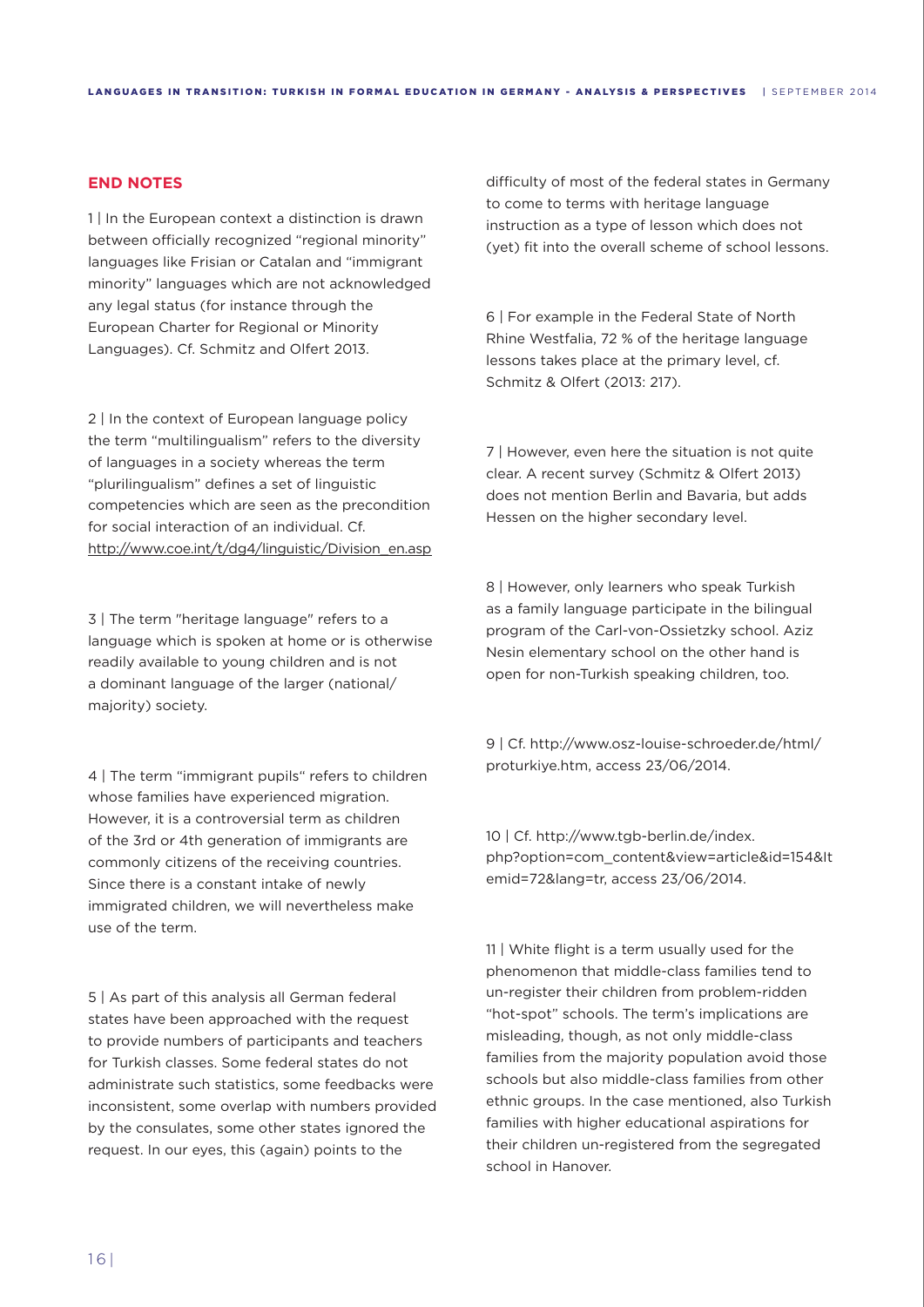12 | An ethnographic monitoring study is currently carried out at this school and provides evidence of the effectiveness of this approach (cf. Küppers & Yağmur 2014). The final research report on the Hanover study will be published by Istanbul Policy Center in 2015.

13 | Cf. http://www.aai.uni-hamburg.de/voror/BA-Tuerkisch.html for the BA-level, and http://www. aai.uni-hamburg.de/voror/MA-Tuerkisch.html for the MA-level, both access 23/06/2014.

14 | http://www.uni-tuebingen.de/de/31046, access 23/06/2014..

15 | http://www.uni-muenchen.de/studium/ studienangebot/studiengaenge/studienfaecher/ turkologie/lehramt/la\_gymn\_/index.html, access 23/06/2014

16 | Future Turkish teachers must pass the C1 level of the Common European Framework of Reference.

17 | Recent (2013/2014) further figures that were issued for this group /4/ include 58 teachers in Berlin, 14 in Hamburg, 11 in Bremen.

18 | The first German state which – to our knowledge – has translated the KMK recommendations into a federal decree is Lower Saxony. This binding directive is called "Promotion of educational success and participation of learners whose mother-tongue is not German" and has come into effect on August 1, 2014. Here, heritage language teaching is defined inclusively and open to ALL learners. Moreover, it is recommended to integrate these language offers into the general school curriculum / integrated

language concepts and to implement the lessons into the morning timetables. Other innovative features are: heritage languages used for bilingual classes and as possible subjects for the leaving examination (Abitur) as well as recommended tests to certify language competences at other stages of compulsory schooling, Hence, this decree spells out some of the potentials linked to minority immigrant languages in Western European societies.

19 | We refer to initiatives which aim at integrating language development, language sensitive teaching in the content subjects as well as intercultural learning. Examples are the DaZNet in Lower Saxony, the FöRMig Initiative in Hamburg, the ProDaZ Initiative in Essen, to name just a few.

20 | A possible ally for such a cooperation on behalf of Turkey might be the "Presidency for Turks Abroad and Related Communities" which was established in 2010 under the Prime Ministry.

21 | The nine universities of Lower Saxony in cooperation with the Ministry of Cultural Affairs and Education as well as the DaZNet and other regional language providers and initiatives with a focus on intercultural education are contributing to the development and implemenation of this initiative which in its German original is called "Umbrüche gestalten" http://www.sprachenbilden-niedersachsen.de/. The initiative is funded by the Mercator Institute of Language Education and German as a Second Language in Cologne. Although "language support and language education" are at the heart of this initiative, it seems striking, however, that none of the foreign language disciplines like English seem to be involved in it. Likewise, the field of the so-called heritage languages does not seem to play a role in this otherwise best-practice network.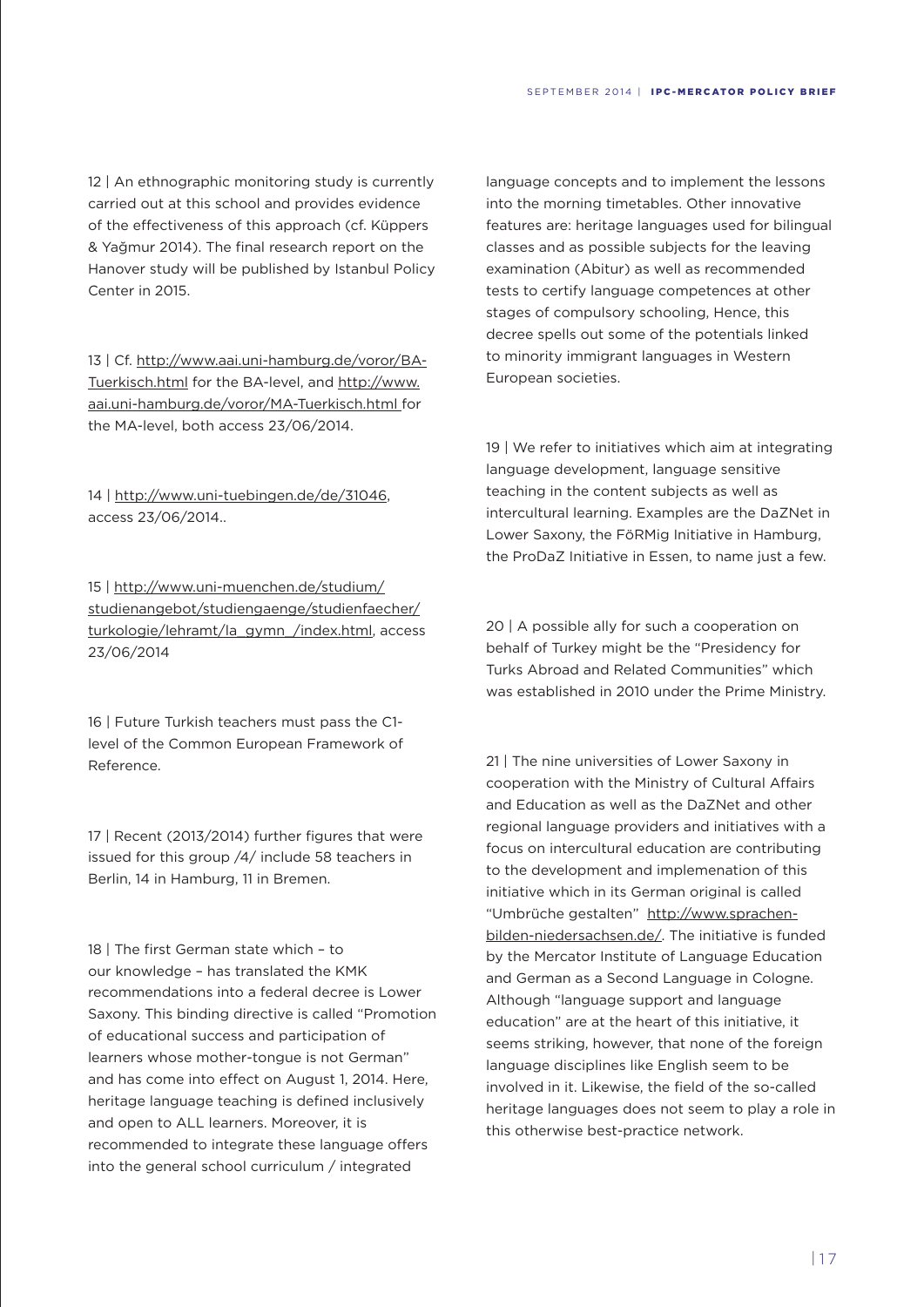22 | The Kick-off conference for the projects being funded by this BMBF program will take place in Hamburg in November 2014. http://www.kombi. uni-hamburg.de/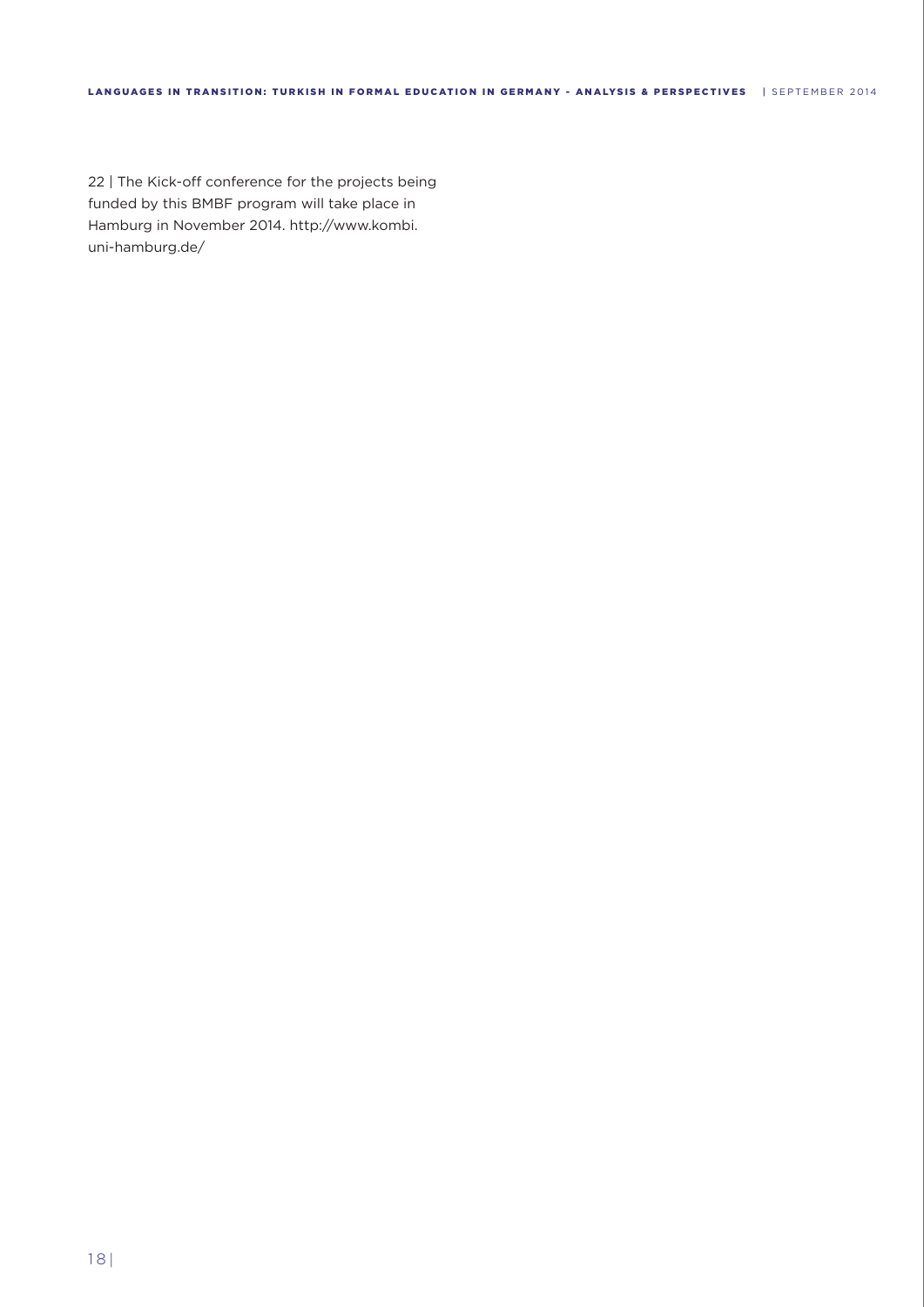# **REFERENCES**

Ahrenholz, Bernt & Maak, Diana. 2013. Zur Situation von SchülerInnen nicht-deutscher Herkunftssprache in Thüringen unter besonderer Berücksichtigung von Seiteneinsteigern – Abschlussbericht zum Projekt "Mehrsprachigkeit an Thüringer Schulen (MaTS)", durchgeführt im Auftrage des TMBWK, unter Mitarbeit von Isabel Fuchs, Britta Hövelbrinks, Julia Ricart Brede und Wolfgang Zippel. 2. durchgesehene und überarbeitete Auflage. Berichte und Materialien www.daz-portal.de, Bd. 1. [online: http://www.dazportal.de/images/Berichte/bm\_band\_01\_mats\_ bericht\_20130618\_final.pdf, access 11/07/2014]

Arslan, Ahmet. 2013. Der Türkischunterricht in NRW – ein treuer Weggefährte der Migrationsgeschichte. In: Yüksel Ekinci, Ludger Hoffmann, Kerstin Leimbrink, Lirim Selmani (Hrsg). Migration – Mehrsprachigkeit – Bildung.(Stauffenburg Aktuell 9). Tübingen: Stauffenburg, 283-296.

Barz, Heiner & Cerci, Meral & Demir, Zeynep. 2013. Bildung, Milieu und Migration. Kurzfassung der Zwischenergebnisse. Stiftung Mercator [http:// stiftung-mercator.de/themencluster/integration/ studie-bildung-milieu-migration.html, a cce ss 18/3/2013]

Baur, Rupprecht. 2001. Die Didaktik der Herkunftssprachen in zweitsprachlicher Umgebung als Aufgabe der Lehrerbildung an deutschen Universitäten. Elise – Essener Linguistische Skripte - elektronisch. 1, 1, 45-58. [online: https:// www.uni-due.de/imperia/md/content/elise/ ausgabe 1 2001 baur.pdf, access 28/06/2014]

Beck, Eric. 1999. Language rights and Turkish children in Germany. In: Patterns of Prejudice 33:2, 3-12. DOI: 10.1080/003132299218810524

Chlosta, Christoph & Ostermann, Torsten & Schroeder, Christoph. 2003. Die "Durchschnittsschule" und ihre Sprachen, Ergebnisse des Projekts Sprachenerhebung Essener Grundschulen (SPREEG). ELiS e 1, 43-139. [online: https://www.uni-due.de/imperia/md/ content/elise/ausgabe\_1\_2003\_spreeg.pdf, access 11/07/2014]

Çıkar, Jutta. 2013. Fordern, Fördern und Zertifizieren. Türkischkompetenzen von Schülerinnen und Schülern mit Migrationshintergrund. In: Claudia Riemer, Heike Brandl, Emre Arslan, Elke Langelahn (Hrsg). Mehrsprachig in Wissenschaft und Gesellschaft. Tagungsband. Open-Access-Publikation, Publikationsplattform BieColl der Universität Bielefeld, 91-100. [online: http:// biecoll.ub.uni-bielefeld.de/volltexte/2013/5288/ pdf/12\_langelahn\_brandl\_arslan\_profilbildung\_ mehrsprachigkeit.pdf, access 11/07/2014]

Cummins, Jim. 1986. Empowering minority students: A framework for intervention. Harvard Educational Review 56, 1, 18-37.

Cummins, Jim. 2000. Language, power and pedagogy. Bilingual children in the crossfire. Clevedon: Multilingual Matters.

Cummins, Jim. 2013. Immigrant students academic achievements: Understanding the intersection between research, theory and policy. In: Ingrid Gogolin, Imke Lange, Ulrich Michel, Hans H. Reich (Hrsg). Herausforderung Bildungssprache – und wie man sie meistert. Münster: Waxmann, 19-41.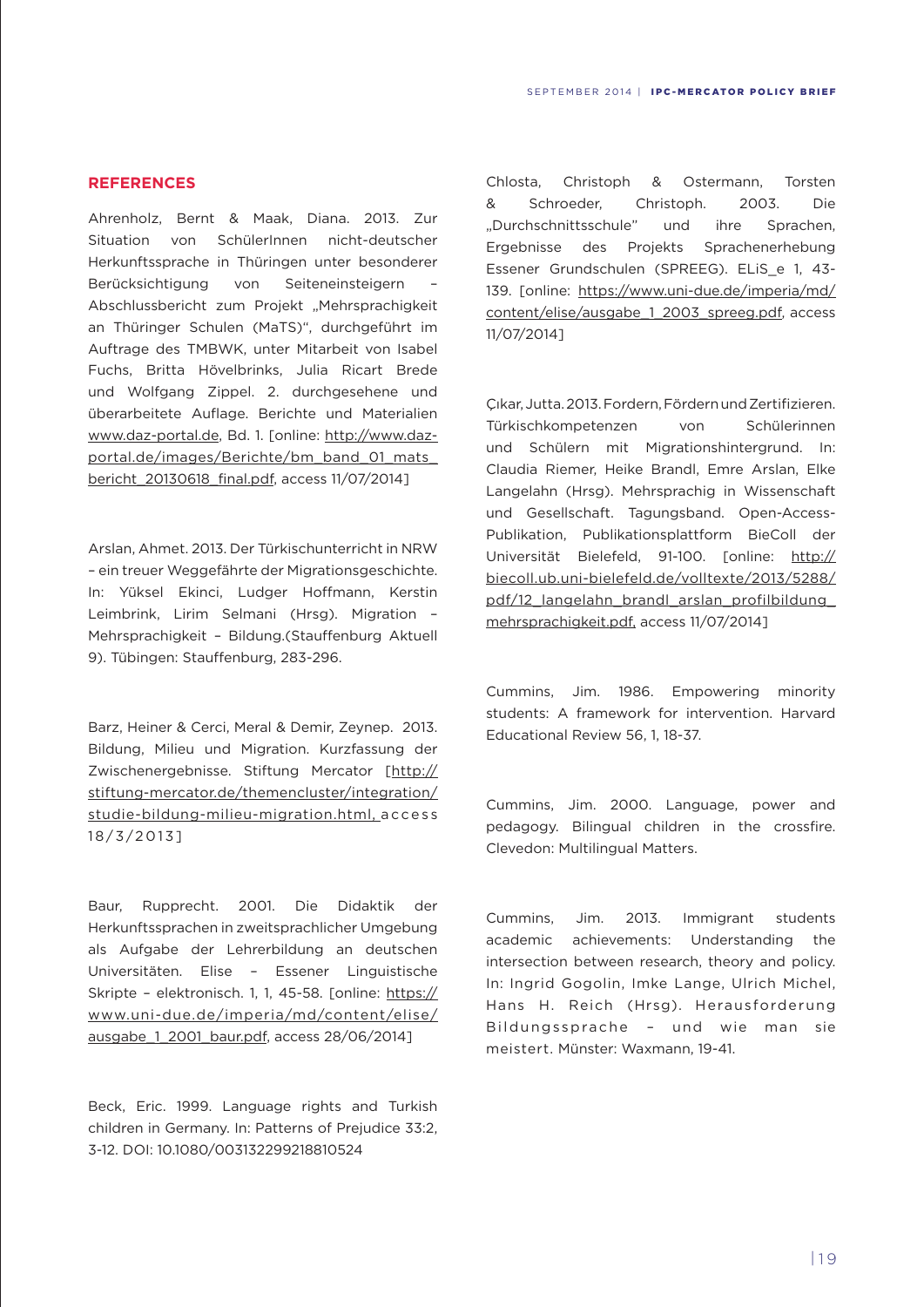Cummins, Jim. 2014. Language and identity in multilingual schools: Constructing evidence based instructional policies. In: David Little, Constant Leung, Piet van Avermaet (eds). Managing diversity in education. Toronto: Multilingual Matters, 3-26.

Decker, Yvonne, & Schnitzer, Katja. 2012. FreiSprachen - Eine flächendeckende Erhebung der Sprachenvielfalt an Freiburger Grundschulen. In: Berndt Ahrenholz & Werner Knapp (Hrsg). Sprachstand erheben - Spracherwerb erforschen. Beiträge aus dem 6. Workshop "Kinder mit Migrationshintergrund", 2010. Stuttgart: Fillibach bei Klett, 95-112.

Dollmann, Jörg & Kristen, Cornelia. 2010. Herkunftssprache als Ressource für den Schulerfolg? – Das Beispiel türkischer Grundschulkinder. In: Cristina Allemann-Ghionda, Petra Stanat, Kerstin Göbel, Charlotte Röhner (Hrsg). Migration, Identität, Sprache und Bildungserfolg. (Zeitschrift für Pädagogik, 55. Beiheft). Weinheim & Basel: Beltz, 123-146.

Esser, Hartmut. 2006. Sprache und Integration. Die sozialen Bedingungen und Folgen des Spracherwerbs von Migranten. Frankfurt/New York: Campus.

Extra, Guus et al. 2013. Language Rich Europe. Multilingualism for stable and prosperous societies. Language Rich Europe reviews and recommendations. Cambridge: British Council / CUP.

Fürstenau, Sara. 2011. Schulischer Wandel durch Herkunftssprachenunterricht. In: Sara Fürstenau & Mechthild Gomolla (Hrsg). Migration und schulischer Wandel: Mehrsprachigkeit. Wiesbaden: VS Verlag für Sozialwissenschaften, 191-202.

Fürstenau, Sara & Gogolin, Ingrid & Yağmur, Kutlay (Hrsg). 2003. Mehrsprachigkeit in Hamburg. Ergebnisse einer Sprachenerhebung an den Grundschulen in Hamburg. Münster: Waxmann.

Gogolin, Ingrid & Roth, Hans-Joachim. 2007. Bilinguale Grundschule: Ein Beitrag zur Förderung der Mehrsprachigkeit. In: Tanja Anstatt (Hrsg). Mehrsprachigkeit bei Kindern und Erwachsenen. Erwerb – Formen – Förderung. Tübingen: Attempto, 31-46.

Heller, Monica. 2007. Bilingualism as ideology and practice. In: Monica Heller (ed). Bilingualism. A social approach. Basingstoke: Palgrave Macmillan, 1-22.

Hopf, Dieter. 2005. Zweisprachigkeit und Schulleistung bei Migrantenkindern. In: Zeitschrift für Pädagogik 2, 236-251.

Knapp, Werner. 1997. Schriftliches Erzählen in der Zweitsprache. Tübingen: Niemeyer.

Küppers, Almut & Çıkar, Mustafa. 2014. Türkisch als Fremdsprache in europäischen Einwanderungsgesellschaften mit türkischer Migration. In: Christiane Fäcke, Martina Rost-Roth, Engelbert Thaler (Hrsg). Sprachenausbildung – Bildung aus Sprachen (in print).

Küppers, Almut & Trautmann, Matthias. 2013. "It's not CLIL that is a success – CLIL students are!" Some critical remarks on the current CLIL boom. In: Britta Viebrock & Stephan Breidbach (eds). Content and Language Integrated Learning (CLIL) in Europe. Research perspectives on policy and practice. Frankfurt: Peter Lang, 285-296.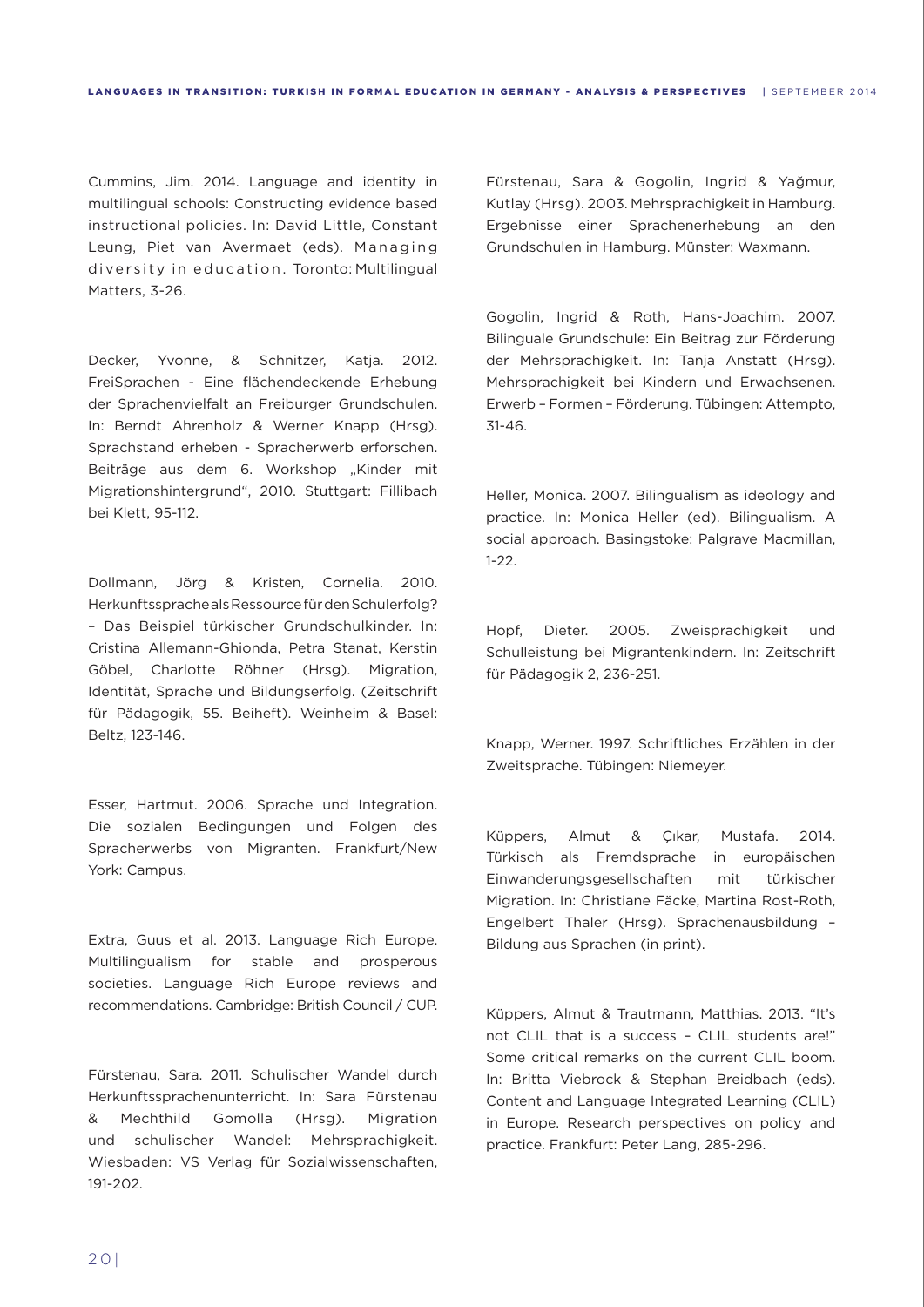Küppers, Almut & Yağmur, Kutlay. 2014. Why multilingual matters. Alternative change agents in language education policy. IPC Focus-Report. Istanbul: Istanbul Policy Center [online: http://ipc. sabanciuniv.edu/en/publication/why-multilingualmatters-alternative-change-agents-in-languageeducation-policy/ access 30/08/2014]

Limbird, Christina & Stanat, Petra. 2006. Sprachförderung bei Schülerinnen und Schülern mit Migrationshintergrund: Ansätze und ihre Wirksamkeit. In: Jürgen Baumert, Petra Stanat, Rainer Watermann (Hrsg) Herkunftsbedingte Disparitäten im Bildungswesen. Vertiefende Analysen im Rahmen von PISA 2000. Wiesbaden: VS Verlag für Sozialwissenschaften, 257-307.

Millî Eğitim Bakanlığı, Talim ve Terbiye Kurulu Başkanlığı. 2000. Yurt dışındaki Türk çocukları için Türkçe dersi öğretim programı (1.-10. sınıflar). Ankara.

Morris-Lange, Simon & Wendt, Heike & Wohlfahrt, Charlotte. 2013. Segregation an deutschen Schulen. Ausmaß, Folgen und Handlungsempfehlungen für bessere Bildungschancen. Berlin: Sachverständigenrat deutscher Stiftungen für Integration und Migration (SVR). [online: http://www.svr-migration.de/content/wpcontent/uploads/2013/07/SVR-FB\_Studie-Bildungssegregation Web.pdf, access 11/07/2014]

Moyer, Melissa G. & Rojo, Luisa M. 2007. The state, the economy and their agencies in late modernity. In: Monica Heller (ed). Bilingualism. A Social Approach. Basingstoke: Palgrave Macmillan, 137- 160.

Nehr, Monika, & Birnkott-Rixius, Karin & Kubat, Leyla & Masuch, Sigrid. 1988. In zwei Sprachen lesen lernen - geht denn das? Erfahrungsbericht über die zweisprachige koordinierte Alphabetisierung. Weinheim: Beltz.

Neumann, Ursula. 2014. Türkçe dersleri için öğretmen eğitimi kaldırılmasın – düzeltilsin! PoliTeknik 2, Juni/July 2014, 5.

Niedrig, Heike. 2001. Exkurs: Die staatliche Europa-Schule Berlin (SESB). In: Ingrid Gogolin, Ursula Neumann, Lutz Reuter (Hrsg). Schulbildung für Kinder aus Minderheiten in Deutschland 1989- 1999. Schulrecht, Schulorganisation, curriculare Fragen, sprachliche Bildung. (Interkulturelle Bildungsforschung 8) Münster: Waxmann, 77-80.

Rauch, Dominique P. & Naumann, Johannes & Jude, Nina. 2012. Metalinguistic awareness mediates effects of full biliteracy on third-language reading proficiency in Turkish-German bilinguals. International Journal of Bilingualism, Vol. 16, No. 4, 402-418.

Reich, Hans R. & Hienz de Albentiis, Milena. 1998. Der Herkunftsprachenunterricht. Erlaßlage und statistische Entwicklung in den alten Bundesländern. Deutsch Lernen 1, 3-45.

Reich, Hans R. 2011. Schriftsprachliche Fähigkeiten türkisch-deutscher Grundschülerinnen und Grundschüler in Köln. Stand: 12/2011. Ein Untersuchungsbericht, herausgegeben von der Bezirksregierung Köln.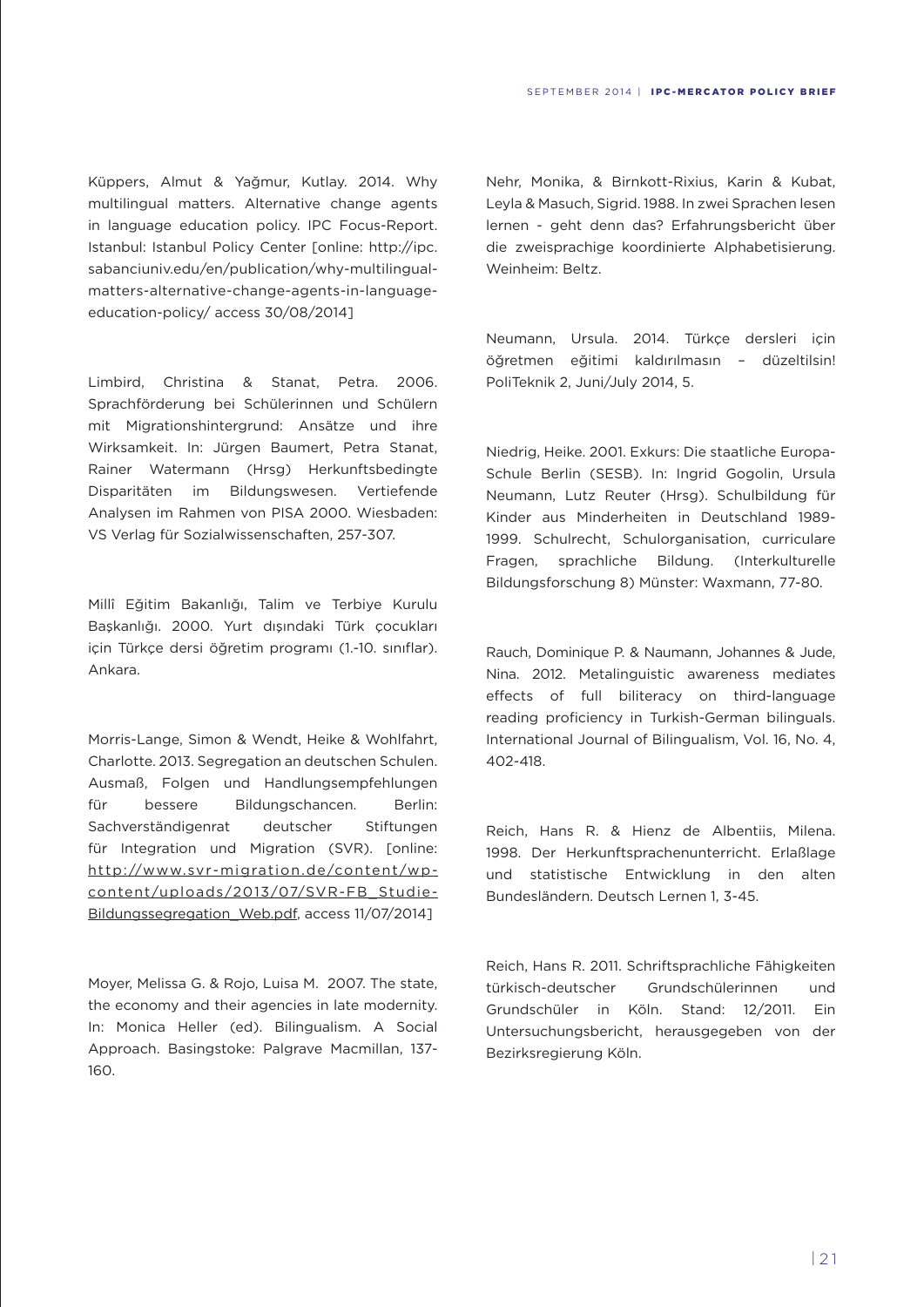Schmitz, Anke & Olfert, Helena. 2013. Minderheitensprachen im deutschen Schulwesen. Eine Analyse der Implementierung allochtoner und autochthoner Sprachen. Zeitschrift für Fremdsprachenforschung 24, 2, 203 - 228.

Schroeder, Christoph. 2003. Der Türkischunterricht und seine Sprache(n). Zeitschrift für Fremdsprachenforschung 4, 1, 12-39.

Schroeder, Christoph. 2006. Hangi Türkçe? Anadili ve yabancı dil olarak Türkçe ve Batı Avrupa'da Türkçe eğitimi. In: Astrid Menz, Christoph Schroeder (derl). Türkiye'de dil tartışmaları. Istanbul: Istanbul Bilgi Üniversitesi Yayınları, 209-228.

Statistisches Bundesamt. 2013. Bildung und Kultur. Allgemeinbildende Schulen. Fachserie 11, Reihe 1, 2012/2013. Wiesbaden: Statistisches Bundesamt [Online: https:// www.destatis.de/DE/Publikationen/ Thematisch/BildungForschungKultur/Schulen/ AllgemeinbildendeSchulen.html, access 28/06/2014].

Şimşek, Yazgül & Schroeder, Christoph. 2011. Migration und Sprache in Deutschland – am Beispiel der Migranten aus der Türkei und ihrer Kinder und Kindeskinder. In: Şeyda Ozil, Michael Hofmann, Yasemin Dayıoğlu-Yücel (Hrsg). Fünfzig Jahre türkische Arbeitsmigration in Deutschland. (Deutsch-türkische Studien. Jahrbuch 2011) Göttingen: V & R unipress, 205-228.

Ständige Konferenz der Kultusminister der Länder der Bundesrepublik Deutschland (KMK) / Standing Conference of the Ministers of Education and Cultural Affairs of the Länder in the Federal Republic of Germany / KMK (Hrsg). 2013. Interkulturelle Bildung und Erziehung in der Schule. (Beschluss der Kultusministerkonferenz 1996 i.d.F. vom 5.12.2013). [Online: http://www.kmk.org/presseund-aktuelles/meldung/praesidentin-loehrmannkulturelle-vielfalt-und-mehrsprachigkeit-sindreichtum-und-chance-unserer.html; access 18/03/2014].

Verhoeven, Ludo. 1994. Transfer in bilingual development: The linguistic interdependence hypothesis revisited. Language Learning 44, 3.

Woerfel, Till & Koch, Nikolas & Yılmaz Woerfel, Seda & Riehl, Claudia 2014. Mehrschriftigkeit bei mehrsprachig aufwachsenden Kindern: Wechselwirkungen und außersprachliche Einflüsse. Zeitschrift für Literaturwissenschaft und Linguistik 174, 44-65.

Woerfel, Till. 2014. Früher Zweitspracherwerb und Herkunftssprachenunterricht in Bayern: Fluch oder Segen? In: Barbara Sonnenhauser, Caroline Trautmann, Patrizia Nohl (Hrsg). Interaktionen. Bavarian Working Papers in Linguistics 3, 135-152.

Yıldız, Cemal. 2011. Yurt dışında yaşayan Türk çocuklarına Türkçe öğretimi (Alman örneği). Ankara: T.C. Başbakanlık Yurtdışı Türkler.